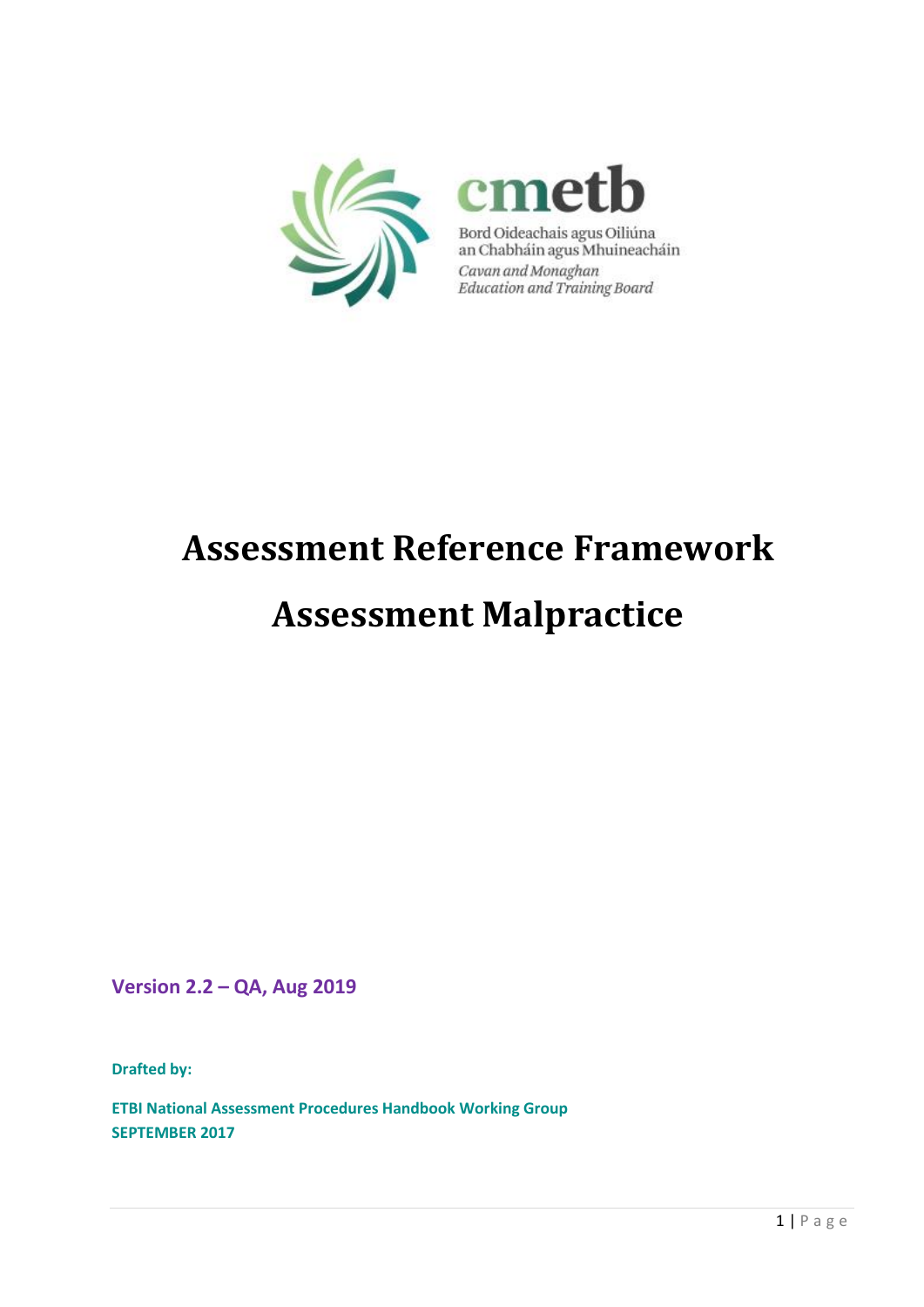### **Assessment Malpractice**

| 1.       |        |  |  |  |
|----------|--------|--|--|--|
| 2.       |        |  |  |  |
| 2.1.     |        |  |  |  |
| 2.1.1.   |        |  |  |  |
| 2.1.2.   |        |  |  |  |
| 2.2.     |        |  |  |  |
| 2.2.1.   |        |  |  |  |
| 2.2.2.   |        |  |  |  |
| 3.       |        |  |  |  |
| 3.1.     |        |  |  |  |
| 3.2.     |        |  |  |  |
| 3.3.     |        |  |  |  |
| 3.4.     |        |  |  |  |
|          |        |  |  |  |
| 4.       |        |  |  |  |
| 4.1.     |        |  |  |  |
| 4.2.     |        |  |  |  |
| 4.2.1.   |        |  |  |  |
| 4.2.2.   |        |  |  |  |
| 5.       |        |  |  |  |
| 5.1.     |        |  |  |  |
| 5.2.     |        |  |  |  |
| 5.2.1.   |        |  |  |  |
| 5.2.2.   |        |  |  |  |
| 5.3.     |        |  |  |  |
| 5.3.1.   |        |  |  |  |
| 5.3.1.1. |        |  |  |  |
| 5.3.2.   |        |  |  |  |
| 5.4.     |        |  |  |  |
|          |        |  |  |  |
| 5.4.1.1  |        |  |  |  |
| 5.4.2.   |        |  |  |  |
|          | 5.4.3. |  |  |  |
|          | 5.4.4. |  |  |  |
|          | 5.4.5. |  |  |  |
| 6.       |        |  |  |  |
| 6.1.     |        |  |  |  |
| 6.2.     |        |  |  |  |
| 6.3.     |        |  |  |  |
| 6.4.     |        |  |  |  |
| 7.       |        |  |  |  |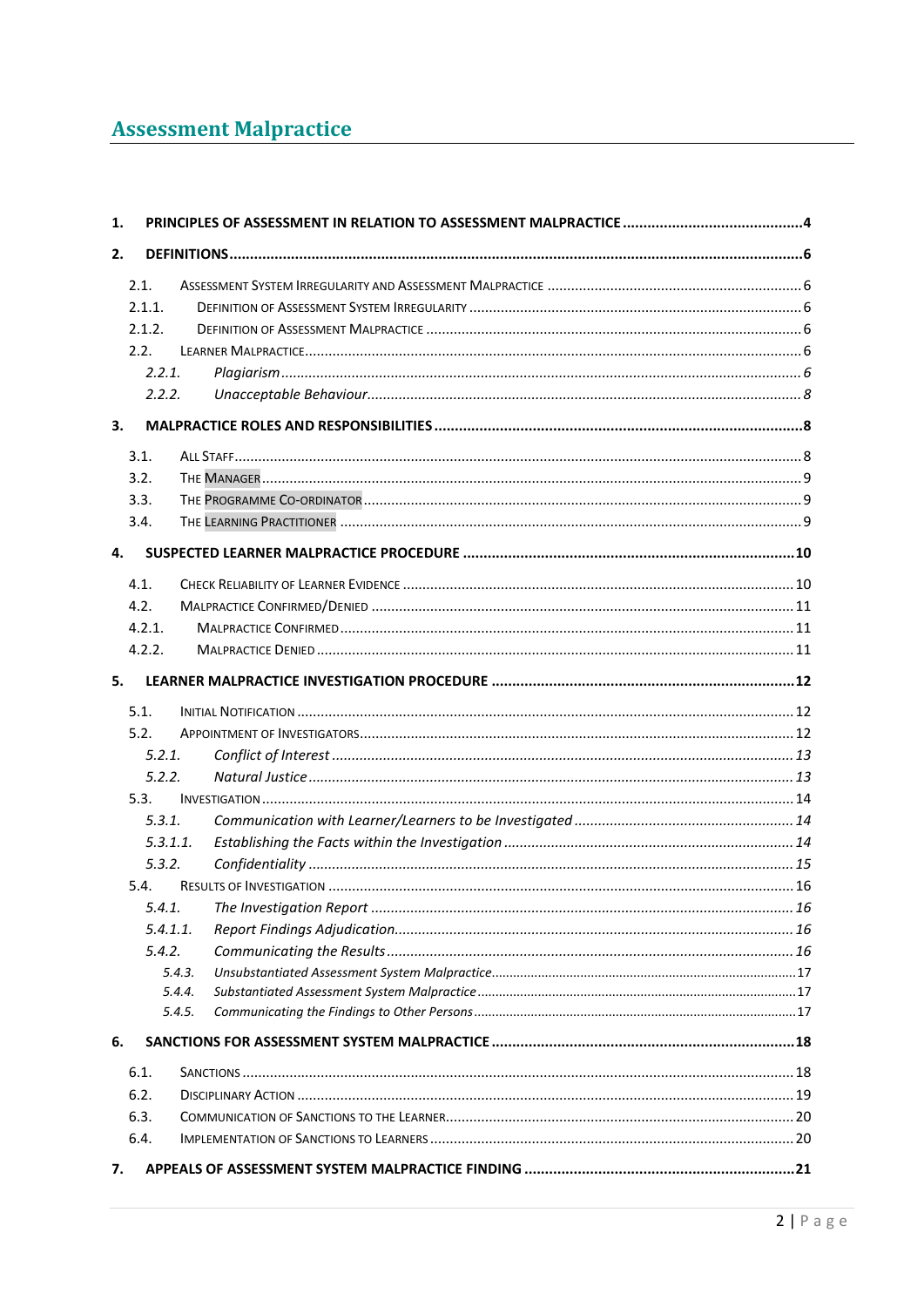| APPENDIX 4: NOTIFICATION OF ASSESSMENT SYSTEM MALPRACTICE FINDING LETTER TEMPLATE 29 |  |
|--------------------------------------------------------------------------------------|--|
| APPENDIX 5: APPEALS OF ASSESSMENT SYSTEM MALPRACTICE APPLICATION FORM 30             |  |

### **List of Figures**

### **List of Tables**

|--|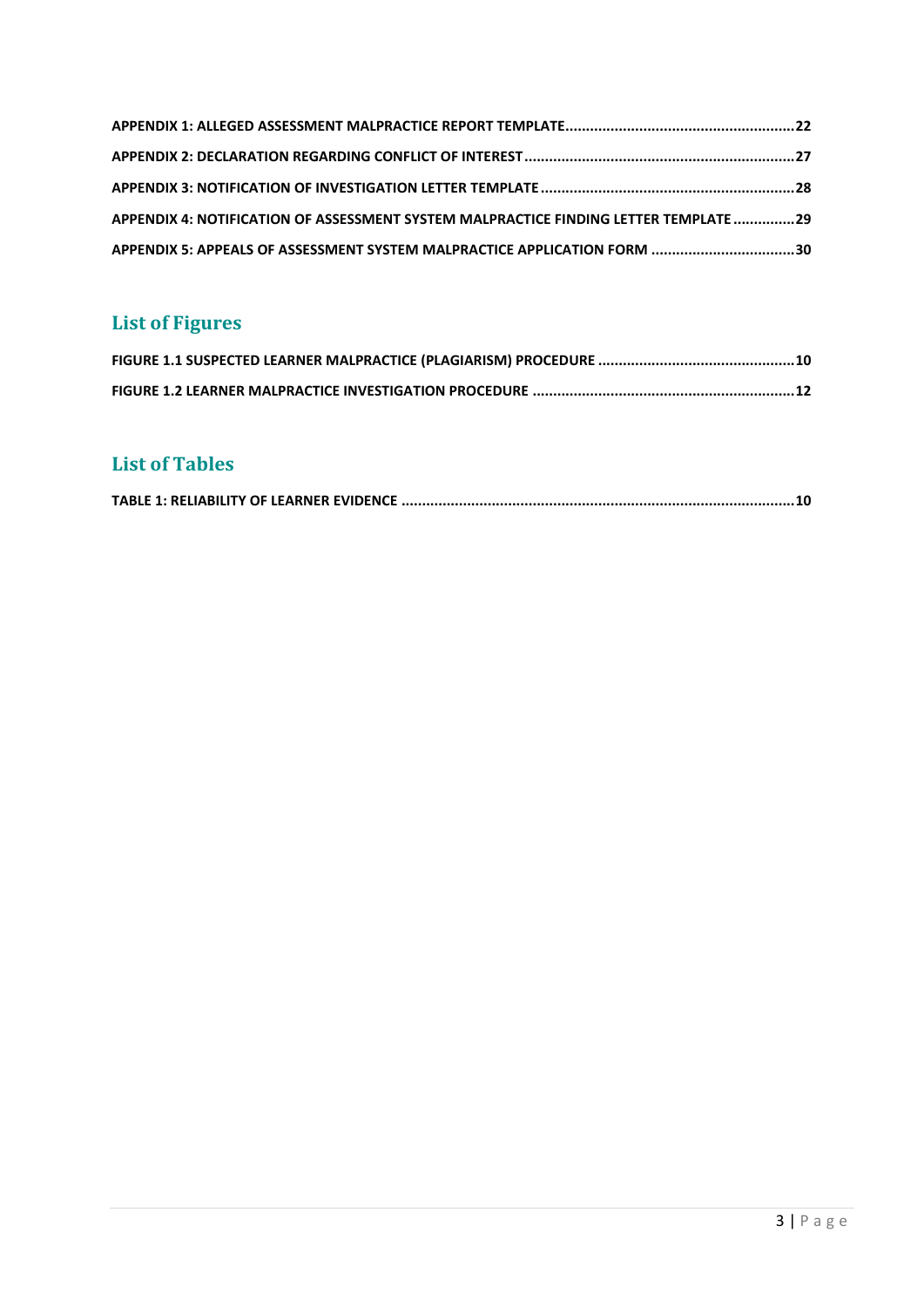### <span id="page-3-0"></span>**1. Principles of Assessment in Relation to Assessment Malpractice**

Assessment is underpinned by the **principles of assessment** including the *fair* principle (equal opportunity for all learners) and *consistent* principle (consistency in approach to assessment across ETBs, programmes and modules). As such, in order to ensure the fair and consistent assessment of learners, the following procedure should be followed in relation to any suspected malpractice cases. The provider's Quality Assurance System overarches these principles and ensures learner achievement is assessed in a fair and consistent way in line with the national standards for the award.

The following sets forth the principles of assessment which apply to this document: these principles are based on the QQI (2013) principles for assessment.

1. Validity

Validity is a fundamental assessment principle ensuring that an assessment measures what it is designed to measure: the relevant standard of knowledge, skill or competence required for an award should be assessed.

Validity in assessment occurs when:

- Assessment is fit for purpose (i.e. a practical assessment assesses a practical skill)
- Learners can produce evidence which can be measured against the award standard
- Assessors can make accurate assessment decisions
- Assessment is accessible to all candidates who are potentially able to achieve it

#### 2. Reliability

Reliability in assessment ensures that assessment measurement is accurate: the knowledge, skills and competence which the assessment measures should produce reliable and accurate results. Reliability in assessment ensures that results are consistent under similar conditions.

Reliability in assessment occurs when:

- The assessment is based on valid assessment techniques
- Assessment conditions are consistent
- Learner evidence is reliable
- Results are consistent across various assessors, contexts, conditions and learners over time.

#### 3. Fair

Fairness in assessment supports the validity and reliability principles and provides equal opportunity to all learners. Fairness in assessment ensures: learners have access to appropriate resources/equipment in assessment; assessment design and implementation are fair to all learners; and policies and procedures exist to ensure fair assessment of learners.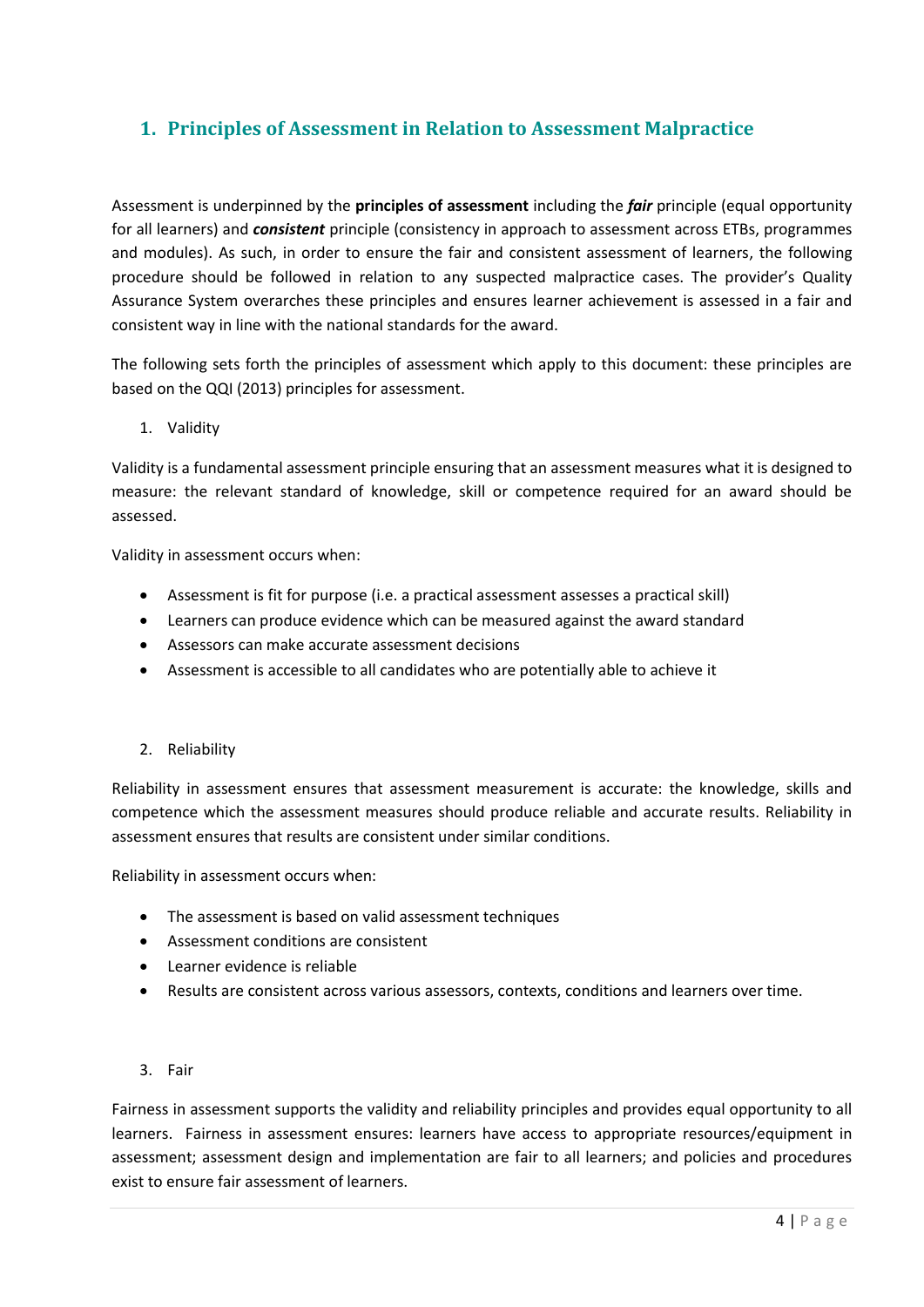#### 4. Quality

Quality in assessment ensures that all assessment processes are quality assured.

#### 5. Transparency

Transparency in assessment ensures that assessment policy and procedures provide clarity to all relevant stakeholders.

Based on QQI Principles for Assessment (QQI, 2013)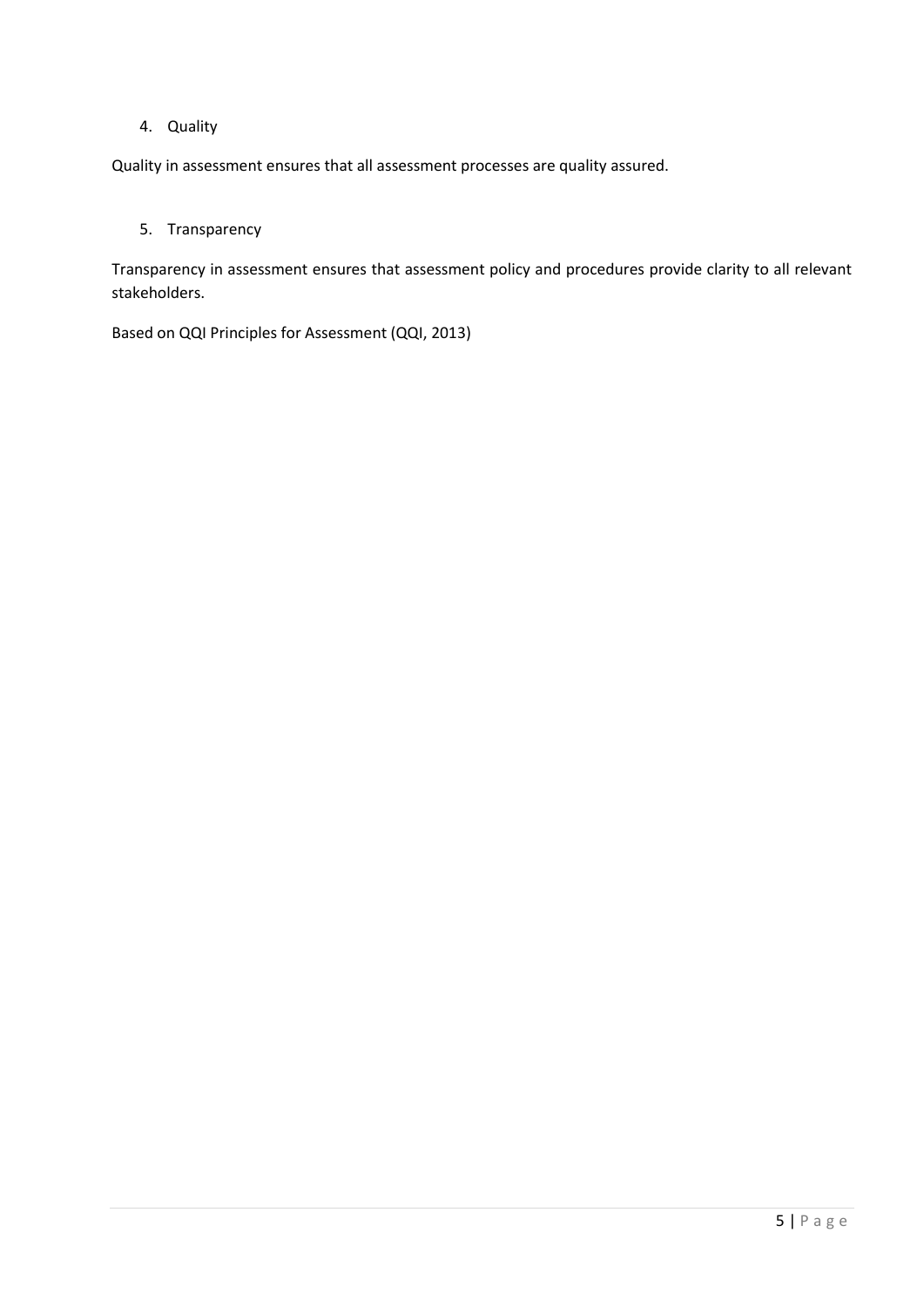### <span id="page-5-0"></span>**2. Definitions**

### <span id="page-5-1"></span>**2.1 Assessment System Irregularity and Assessment Malpractice**

It is important to distinguish between **assessment system irregularity** and **assessment system malpractice**. The decision on whether an issue is deemed to be considered an assessment system alleged irregularity or malpractice will relate to the intent, scale or fraudulent nature of the incident by the offender. An issue that may initially be adjudged to be an assessment system irregularity could, after preliminary investigation, be determined to be an alleged malpractice issue. Where such an issue is deemed to be an alleged malpractice, the procedures outlined in this document must be utilised.

### <span id="page-5-2"></span>**2.1.1 Definition of Assessment System Irregularity**

Assessment system irregularities are typically accidental omissions or mistakes which are detected by mechanisms within the assessment system, are corrected, and which do not impact on the validity of the assessment. These could include test administration errors, missing assessment data, errors in transcription etc. which are detected and rectified. All instances of irregularities should be documented and addressed in line with this procedure.

### <span id="page-5-3"></span>**2.1.2 Definition of Assessment Malpractice**

An assessment system malpractice is any act or practice which brings into question the validity or integrity of the assessment process and which normally arises due to one or more non-accidental factors.

Two categories of malpractice exist:

- **Learner Malpractice**
- Staff Malpractice

This procedure relates to Learner Malpractice only.

#### <span id="page-5-4"></span>**2.2. Learner Malpractice**

Learner Malpractice is defined as malpractice committed by a learner during the course of the assessment process.

<span id="page-5-5"></span>Examples of learner malpractice include but are not limited to:

#### *2.2.1 Plagiarism*

Learner plagiarism is defined as the practice of learners submitting any work for assessment that is not their own original work. This could be any percentage of work that has not been referenced and has been copied from published work, the internet, other learners' work and/or other sources.

The tutor/assessor will calculate if and how much of the content is plagiarised and follow the appropriate process i.e. Fail the full assessment or subtract marks for the plagiarised section as penalisation.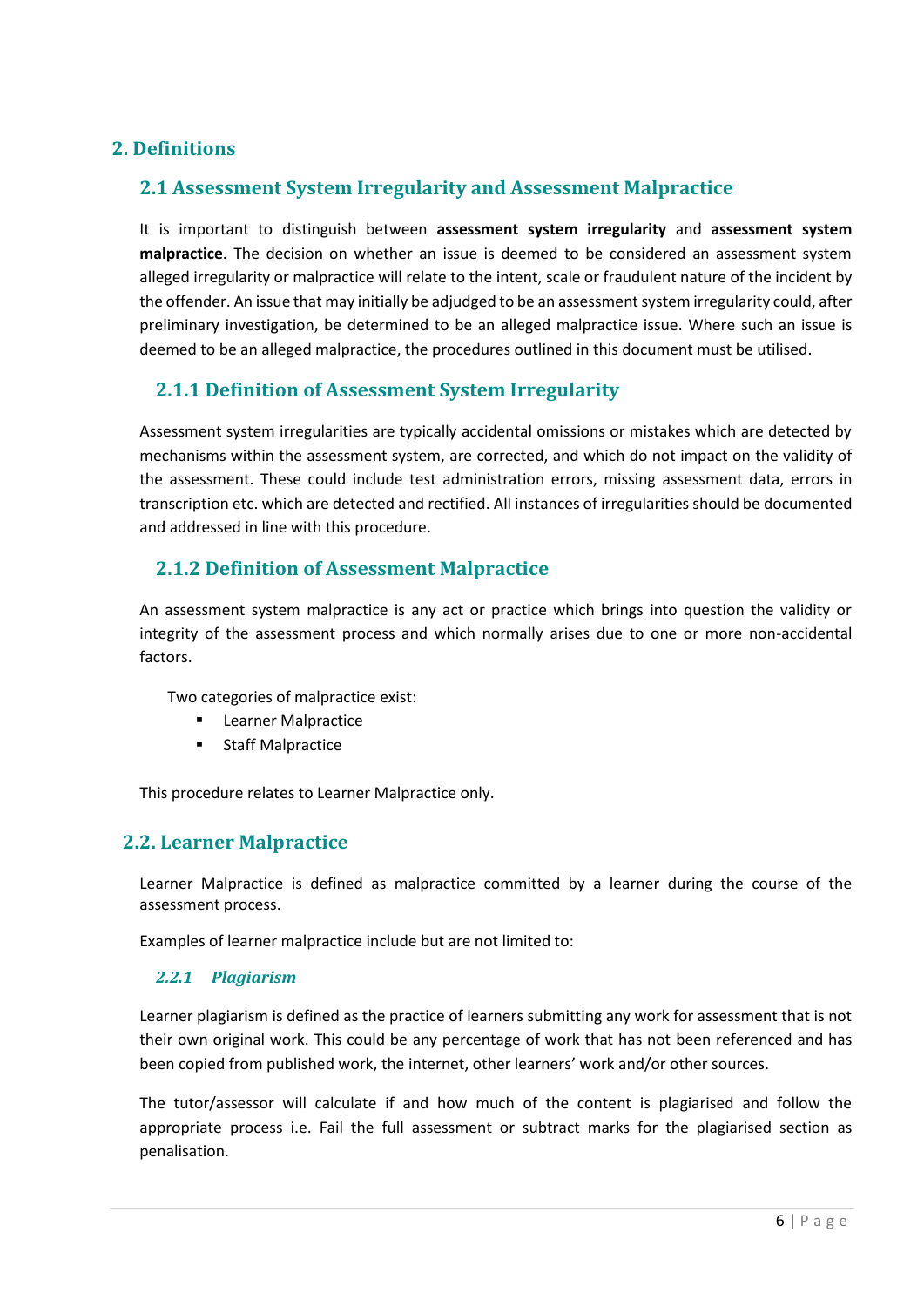Plagiarism in assessment may include but is not limited to:

- $\triangleright$  Representing work completed by and/or authored by another person (including other learners, family, work colleagues and friends) as their own
- $\triangleright$  Procuring work from a company or external source including the internet
- $\triangleright$  Copying work from any source or medium without reference (i.e. website, book, journal article)
- ➢ Taking a passage of text, or an idea, and summarising it without acknowledging the original source
- $\triangleright$  Passing off collaborative work as one's own
- $\triangleright$  Piecing together sections of others' work into a new whole
- $\triangleright$  Submitting another learner's work with or without their knowledge.

The submission of such plagiarised materials for assessment purposes is fraudulent and all suspected cases will be investigated and dealt with appropriately using the procedures outlined in this document.

Suspected cases of plagiarism will only be investigated when there is a declaration of authenticity which has been signed by the learner. Any electronic assessment submitted is deemed as having been declared as authentic by the learner.

A tutor who suspects that a submitted piece of student work may be plagiarised should adhere to the following procedure by firstly determining whether it represents a "minor" or a "major" offence.

#### MINOR CASES OF PLAGIARISM

Minor cases are those in which the suspected plagiarism is a first offence and represents poor academic practice. Such cases include:

- Apparently innocent misuse of materials
- Inadequate citation such as poor referencing, inappropriate paraphrasing
- Over-reliance on sources without sufficient input of the candidate's own work
- Those in which the suspected plagiarism represents only a small proportion of the work and/or an element in a piece of work which makes a small contribution to the mark for the module.

#### DEALING WITH ALLEGED MINOR CASES OF PLAGIARISM

The tutor, in such cases, may not impose any reduction of marks or in some cases may make a small reduction in marks as appropriate. Learner to be advised that a second offence of plagiarism will be treated as a major case.

#### MAJOR CASES OF PLAGIARISM

Major cases are those which may include, for example:

- Copying multiple paragraphs in full without acknowledgement of the source
- Taking essays from the internet without revealing the source
- Copying all or much of the work of a fellow student with, or without, his/her knowledge or consent
- A second offence where the student has been in receipt of an earlier warning.

#### DEALING WITH ALLEGED MAJOR CASES OF PLAGIARISM

#### Sanctions

In such major cases, where the teacher is satisfied that an act of plagiarism has occurred, the teacher will impose an immediate penalty, which will normally be the award of zero marks to the plagiarised piece within the assessment.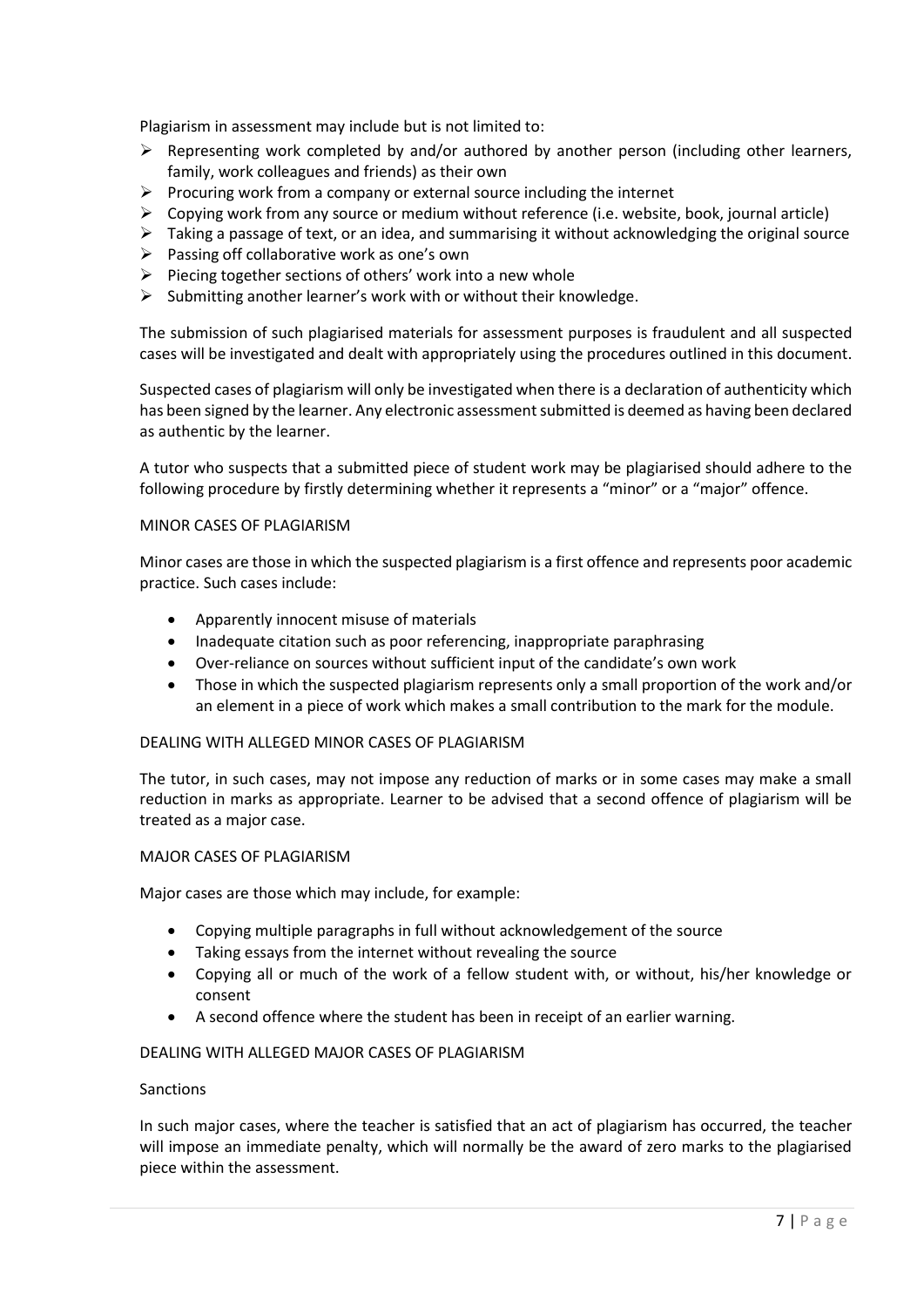### <span id="page-7-0"></span>*2.2.2 Unacceptable Behaviour*

Unacceptable behaviour in assessment may include but is not limited to:

- $\triangleright$  Unauthorised removal of assessment material from the assessment location
- $\triangleright$  Deliberate damage to or destroying of assessment related materials
- $\triangleright$  Use of electronic communication device/technology or other unauthorised materials during the assessment
- $\triangleright$  Assisting other learners during the assessment
- $\triangleright$  In an assessment event (e.g. examination), any form of communication with other learners (written, verbal, gestures, expressions, pointing, etc.)
- $\triangleright$  Collusion by working collaboratively with other learners, beyond what is allowed
- $\triangleright$  Copying from another learner (both parties involved in the investigation)
- $\triangleright$  Fabrication of results and/or evidence
- $\triangleright$  Falsification (faulty data collection methods)
- $\triangleright$  Behaving in such a way as to undermine the integrity of the assessment event or process.
- $\triangleright$  Impersonation by pretending to be someone else in order to produce the work for another or arranging for another to take one's place in an assessment
- ➢ Engaging in unsafe practices in assessment
- ➢ Disruptive, violent and offensive behaviour in relation to assessment
- ➢ Tampering or interfering with assessment materials or another learner's work
- $\triangleright$  Submission for assessment of a piece of work that has been purchased/procured from another source where the work is not the learner's own work.
- $\triangleright$  List is not exhaustive

Multiple offences will cause further implications.

### <span id="page-7-1"></span>**3. Malpractice Roles and Responsibilities**

### <span id="page-7-2"></span>**3.1 All Staff**

All staff involved in the assessment process, have a responsibility for ensuring the integrity and validity of the CMETB assessment system. All staff must ensure that they are aware of policies and procedure in relation to:

- planning for assessment
- conducting of assessment
- conclusion of assessment

A person making an allegation of malpractice invoking the Protected Disclosures Act 2014 must follow the CMETB's Protected Disclosures policy and procedures.

Additionally, all staff involved in the assessment process must ensure that the assessment process is conducted in line with quality assurance policies and procedures and that any variances in assessment system practices are investigated appropriately as outlined in this procedure.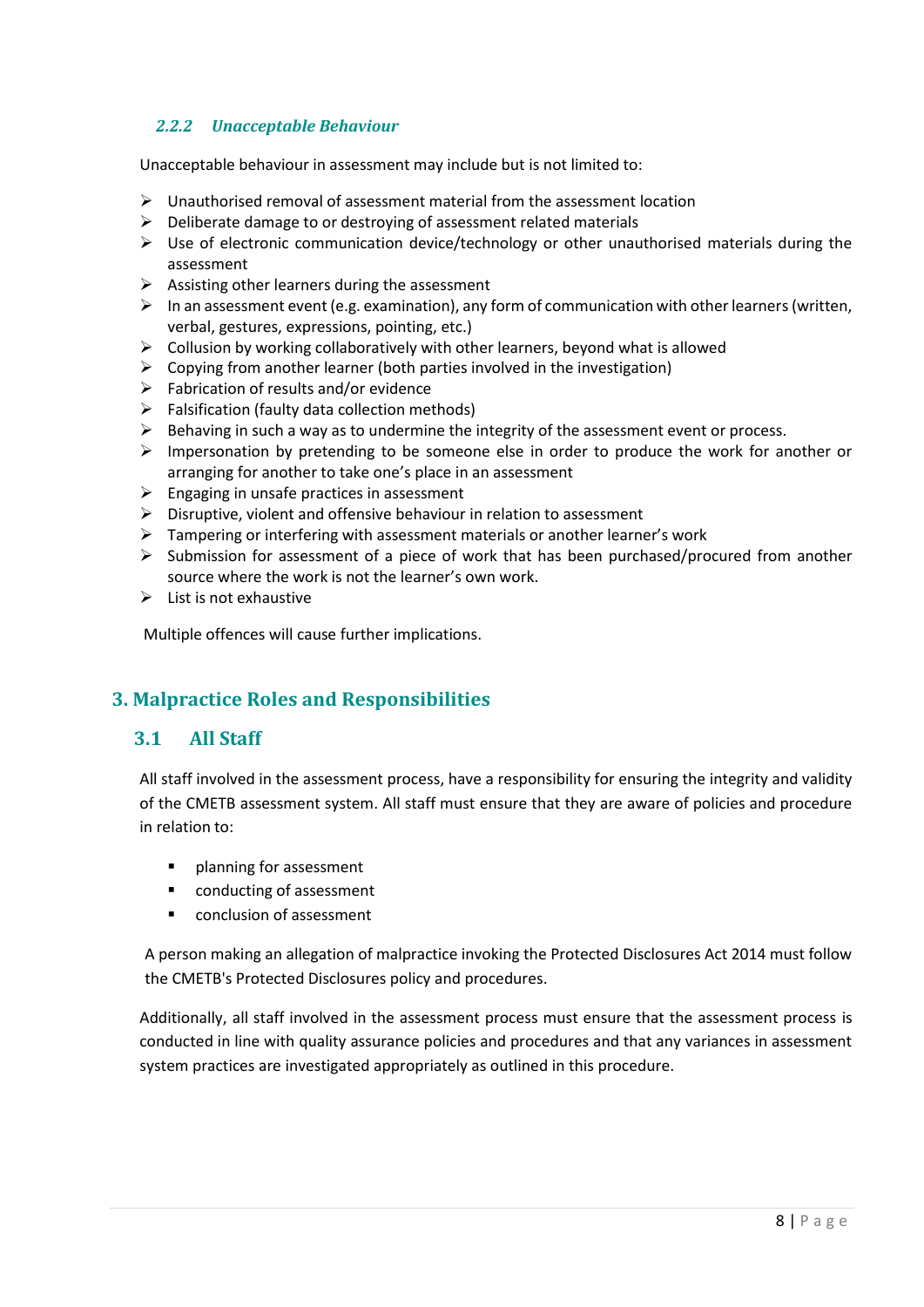### <span id="page-8-0"></span>**3.2 The Manager**

The manager (including the Centre Manager) is required to adhere to the role and responsibility outlined above for all staff.

### <span id="page-8-1"></span>**3.3 The Programme Co-ordinator**

The Programme Co-ordinator is required to adhere to the role and responsibility outlined above for all staff. Additionally, the Programme Co-ordinator must also ensure that all Learning Practitioners are made aware of their roles and responsibilities in relation to the assessment process. The Programme Co-ordinator must also ensure that Learning Practitioners are made aware of the policies and procedure in relation to the assessment process and the process of investigation of any suspected malpractice.

### <span id="page-8-2"></span>**3.4 The Learning Practitioner**

The Learning Practitioner is required to adhere to the role and responsibility outlined above for all staff. Additionally, the Learning Practitioner must be aware of the policies and procedures in relation to the assessment process.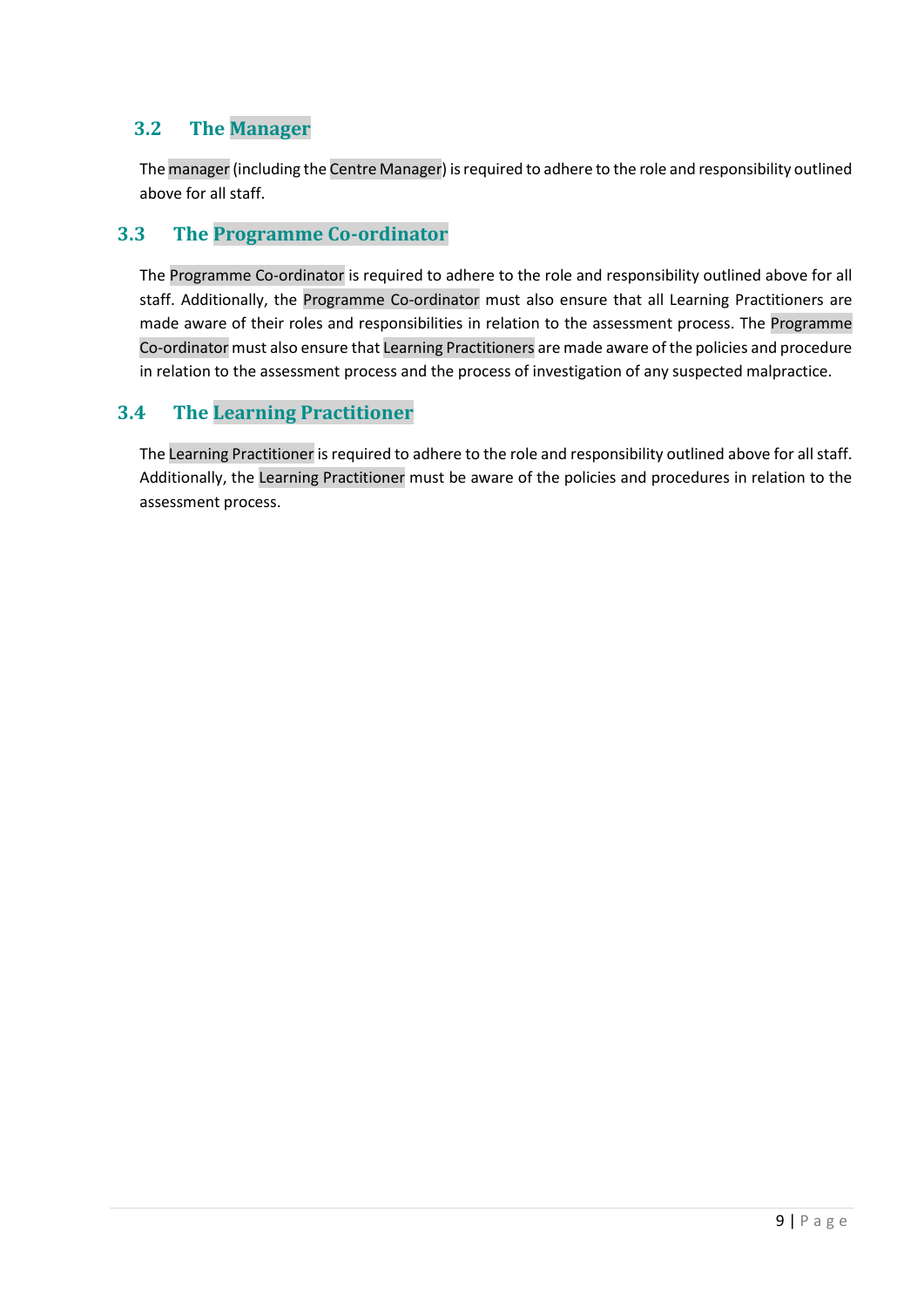### <span id="page-9-0"></span>**4. Suspected Learner Malpractice Procedure**

Any suspected learner malpractice should follow the process outlined in Figure 1.1



#### **Figure 1.1 Suspected Learner Malpractice (Plagiarism) Procedure**

### <span id="page-9-2"></span><span id="page-9-1"></span>**4.1 Check Reliability of Learner Evidence**

In the event of suspected learner malpractice, the Learning Practitioner must check the learner assessment evidence for reliability using plagiarism software and/or questioning outlined in Table 1 and meet with the learner to discuss the assessment evidence.

#### <span id="page-9-3"></span>**Table 1: Reliability of Learner Evidence**

| <b>Reliability of Learner Evidence</b>                                                              |                                                                                                      |  |  |  |
|-----------------------------------------------------------------------------------------------------|------------------------------------------------------------------------------------------------------|--|--|--|
| Where the Learning Practitioner is not in a direct position to observe the learner carrying out the |                                                                                                      |  |  |  |
|                                                                                                     | assessment activity or collecting the evidence first hand, e.g. when a portfolio or project is used, |  |  |  |
|                                                                                                     | s/he must be confident that the evidence was actually produced by the learner, i.e. it is reliable   |  |  |  |
| learner evidence. This is particularly important when group assessment is used.                     |                                                                                                      |  |  |  |
| The following are ways in which the Learning Practitioner may ascertain that the learner            |                                                                                                      |  |  |  |
|                                                                                                     | evidence produced is reliable and genuine. The Learning Practitioner should, where appropriate,      |  |  |  |
| implement a range of these.                                                                         |                                                                                                      |  |  |  |
| <b>Questioning:</b>                                                                                 | This involves asking the learner to explain and describe part of the evidence. It                    |  |  |  |
| is important to concentrate on how the evidence was produced. This will                             |                                                                                                      |  |  |  |
| enable the learner to show that s/he was responsible for producing the                              |                                                                                                      |  |  |  |
|                                                                                                     | evidence and will also give the learner the opportunity to apply the knowledge                       |  |  |  |
| and skills required.                                                                                |                                                                                                      |  |  |  |
|                                                                                                     | Questioning may include using the following methods:                                                 |  |  |  |
|                                                                                                     |                                                                                                      |  |  |  |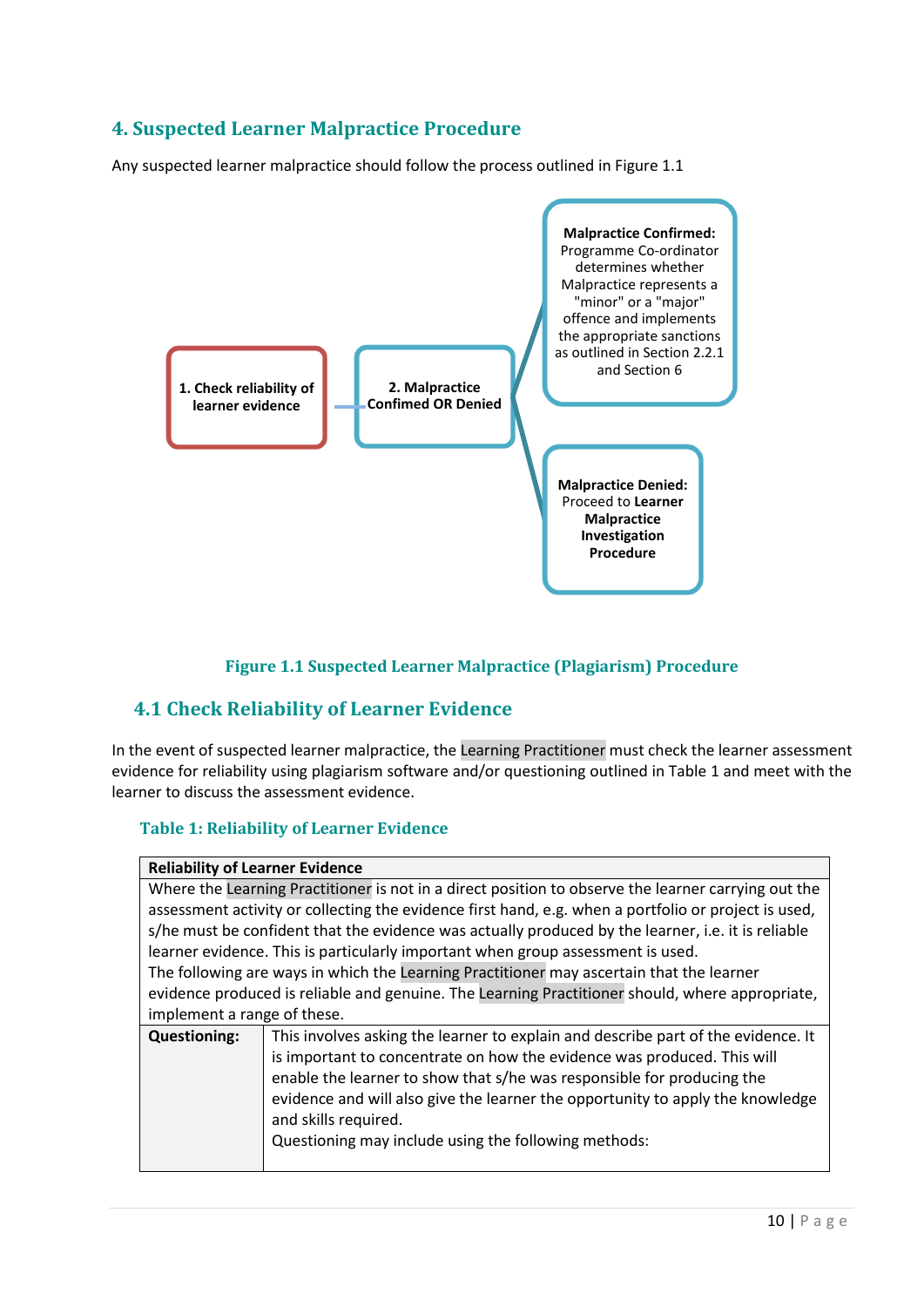| Authorship<br>Statement:       | An authorship statement from the learner testifying the evidence as being<br>his/her original work. An authorship statement could be provided with<br>regard to all evidence submitted.                                                                                                                                                                                                                                                                                                                                                                                                                                            |
|--------------------------------|------------------------------------------------------------------------------------------------------------------------------------------------------------------------------------------------------------------------------------------------------------------------------------------------------------------------------------------------------------------------------------------------------------------------------------------------------------------------------------------------------------------------------------------------------------------------------------------------------------------------------------|
| <b>Personal Log:</b>           | This is a record of how the learner planned and developed the evidence. A<br>personal log should identify problems and how they were overcome by the<br>learner.                                                                                                                                                                                                                                                                                                                                                                                                                                                                   |
| <b>Personal</b><br>Statements: | A personal statement may be used to explain the actions of the learner in<br>carrying out activities or producing the evidence. Personal statements<br>should be clear and explain the learner's role and the context in which the<br>evidence was produced. Personal statements can provide evidence of<br>knowledge and understanding.                                                                                                                                                                                                                                                                                           |
| <b>Peer Reports:</b>           | Peer reports are especially suitable for group work. Peer reports are reports<br>drafted by all group members which can help explain individual<br>involvement in a task or project.                                                                                                                                                                                                                                                                                                                                                                                                                                               |
| Independent<br>Testimony:      | This is a statement produced by an individual other than the Learning<br>Practitioner, which confirms that the learner has carried out a series of<br>tasks or produced a product. It should record what the learner has<br>demonstrated and corroborate the learner evidence submitted. The identity<br>and role of the individual to provide the testimony for the learner should be<br>agreed in advance between the Learning Practitioner and the learner. The<br>use of independent testimony is not intended as a mechanism for assessing<br>learner evidence but as a tool to corroborate the reliability of that evidence. |

### <span id="page-10-0"></span>**4.2 Malpractice Confirmed/Denied**

### <span id="page-10-1"></span>**4.2.1 Malpractice Confirmed**

On completion of the checking of learner evidence and meeting with the learner, the learner may **acknowledge** that his/her assessment evidence has been plagiarised either by poor academic honesty or dishonestly. In this case, the Programme Co-ordinator issues a written warning if this is the learner's first offence within the Centre and learner evidence for that element of module is treated/marked according to sanctions.

### <span id="page-10-2"></span>**4.2.2 Malpractice Denied**

On completion of the checking of learner evidence and meeting with the learner, the learner may **deny** that his/her assessment evidence has been plagiarised either by poor academic honesty or dishonestly. In this case, an investigation must take place (see Section 5: Learner Malpractice Investigation Procedure).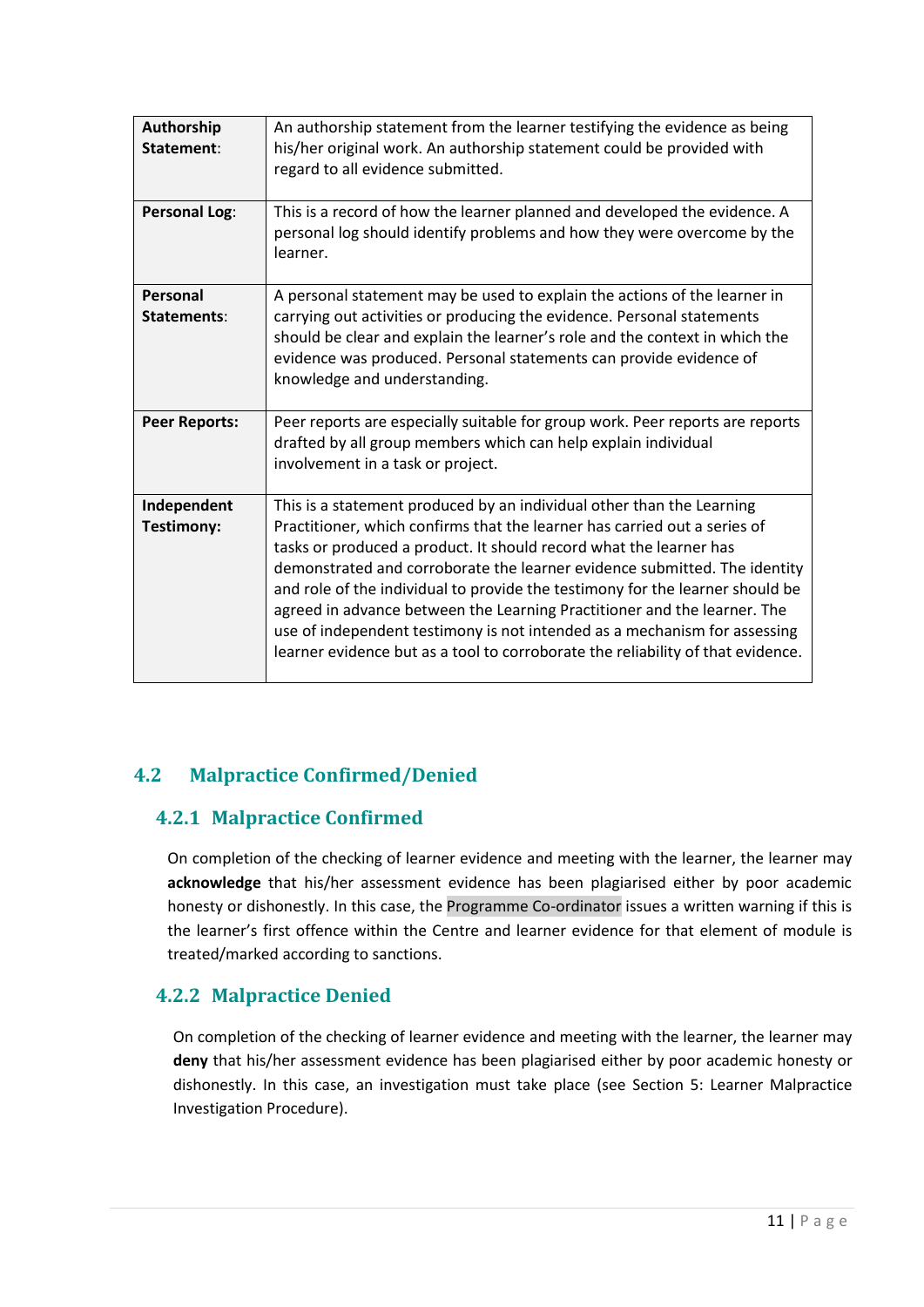### <span id="page-11-0"></span>**5. Learner Malpractice Investigation Procedure**



#### **Figure 1.2 Learner Malpractice Investigation Procedure**

### <span id="page-11-3"></span><span id="page-11-1"></span>**5.1 Initial Notification**

In the event of suspected learner malpractice in an assessment event (e.g. examination), this should be dealt with promptly by the Assessment Invigilator and in accordance with the Learning Practitioner Guidelines (Learning Practitioner Handbook). These instances must be recorded by the **Invigilators Report.**

In all cases where an alleged malpractice is identified, it must be notified to the Programme Co-ordinator and/or other personnel with responsibility for the operation of the programme. Notification must be in writing.

### <span id="page-11-2"></span>**5.2 Appointment of Investigators**

The Centre Manager will decide who should undertake the investigation in consultation with his/her senior management team. It is recommended that at least two staff members are involved in the investigation and should include the Programme Co-ordinator and a Learning Practitioner with assessment experience (unless there is a conflict of interest, see 5.2.1). The Centre Manager (or designated appropriate personnel) is required to co-ordinate the investigation. In certain cases, if required, and in conjunction with the relevant Manager, an investigation may be undertaken by:

An external investigator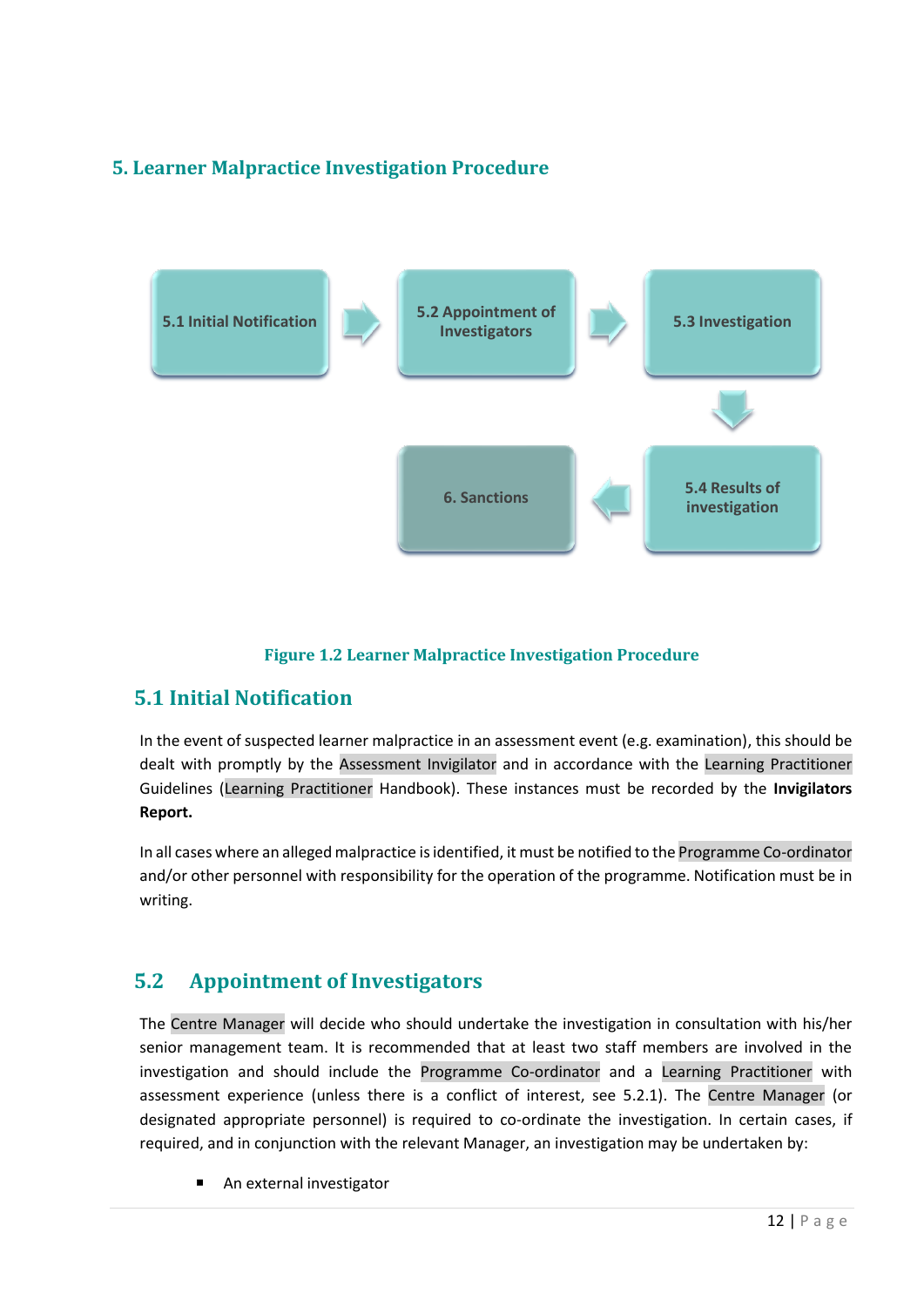■ Internal Audit

The Centre Manager (or nominee) must complete the *Alleged Assessment System Malpractice Report*  (**see Appendix 1: Section 1: General**). It is important that only one report per learner is completed. If the alleged assessment system malpractice is suspected for more than one learner, separate forms must be used.

Any person who has a possible conflict of interest should not be involved in any investigation or subsequent making of judgments (see 5.2.1. Conflict of Interest).

### <span id="page-12-0"></span>*5.2.1 Conflict of Interest*

Conflict of interest means any issue that might unfairly influence, or appear to influence, the outcome of an investigation. Possible Conflict of Interest relates to situations where personnel:

- Have a personal relationship or family relationship with the learner being investigated
- $\blacksquare$  Have a professional relationship with the learner being investigated that may be perceived to unfairly influence the investigation process

The relevant Centre Manager shall be responsible for ensuring that a conflict of interest does not arise and that all members of an investigation panel sign a declaration to that effect (see Appendix 2). In cases where conflict of interest is identified, alternative arrangements must be put in place.

#### *5.2.2 Natural Justice*

<span id="page-12-1"></span>Those responsible for conducting an investigation shall establish the full facts and circumstances of any alleged assessment system malpractice. It should not be assumed that an allegation equates to proof of a malpractice. Any investigation into an alleged malpractice shall have due regard to the principles of natural justice. As such, it is necessary that those responsible for managing the conduct of any investigation must ensure adherence to these principles. This includes ensuring that:

- All investigations do not disadvantage the person against whom the allegation is made and are concluded within a reasonable timeframe (it is expected that this should be completed as promptly and as efficiently as possible except in exceptional circumstances which may take a maximum of 40 working days excluding holiday periods from the date of the notification to the Centre Manager of the alleged malpractice
- The learners in question are made aware of the allegation and are given the opportunity to respond
- Care is taken to avoid conflict of interest (see Section 5.2.1)

The learner/learners against whom an allegation is made should therefore:

- Know what evidence exists to support that allegation
- Know the possible consequences should an assessment system malpractice be proven
- Have the opportunity to consider their response to the allegations (if required)
- Have an opportunity to submit a written statement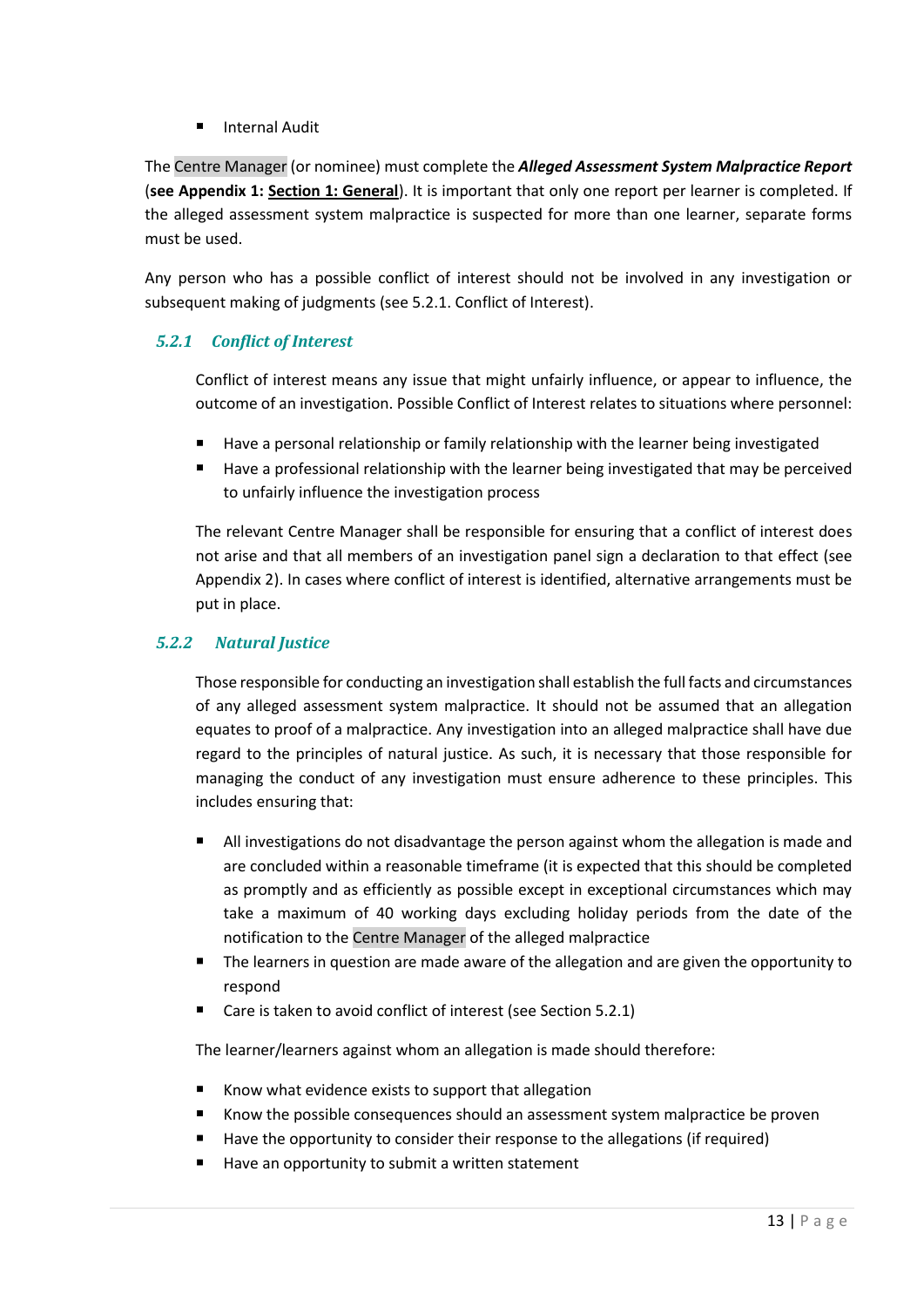- Have an opportunity to seek advice (as necessary) and to provide a supplementary statement (if required)
- Be informed of the applicable appeals procedure, should a decision be made against him or her
- Be informed of the possibility that information relating to a particular malpractice may be shared with other relevant parties

### <span id="page-13-0"></span>**5.3 Investigation**

All notified alleged assessment system malpractices must be investigated.

**It is expected that the investigation should be completed as promptly and as efficiently as possible except in exceptional circumstances which may take up to a defined** timeframe (**maximum of 40 working days excluding holiday periods**) from the date of the notification to the Centre Manager of the alleged malpractice.

#### <span id="page-13-1"></span>*5.3.1 Communication with Learner/Learners to be Investigated*

The relevant Centre Manager (or nominee) shall be responsible for communicating in writing to the learner to be investigated, in relation to the alleged assessment system malpractice(s).

The initial communication shall:

- **•** Provide notification that an allegation of an assessment system malpractice has been received
- Advise that the Centre Procedures for Managing Assessment System Malpractices contain full details of how the investigation will be conducted
- Emphasise that the investigation will be carried out in a discreet and confidential manner except in exceptional circumstances. Exceptional circumstances cannot guarantee this confidentiality as identity may need to be disclosed to:
	- o An Garda Síochána, fraud prevention agencies or other law enforcement agencies (to investigate or prevent crime including fraud)
	- o The courts (in connection with court proceedings)
	- o Other person(s) to whom CMETB and/or awarding bodies are required by law to disclose identity
- Avoid implying or suggesting that conclusions have already been determined or that decisions have been made in respect of the application of corrective actions

Note: Template for this communication (see Appendix 3).

#### <span id="page-13-2"></span>*5.3.1.1 Establishing the Facts within the Investigation*

The investigating team should endeavour to obtain all the relevant facts about the alleged assessment system malpractice. This may be done through some or all of the steps outlined below:

Review of allegation details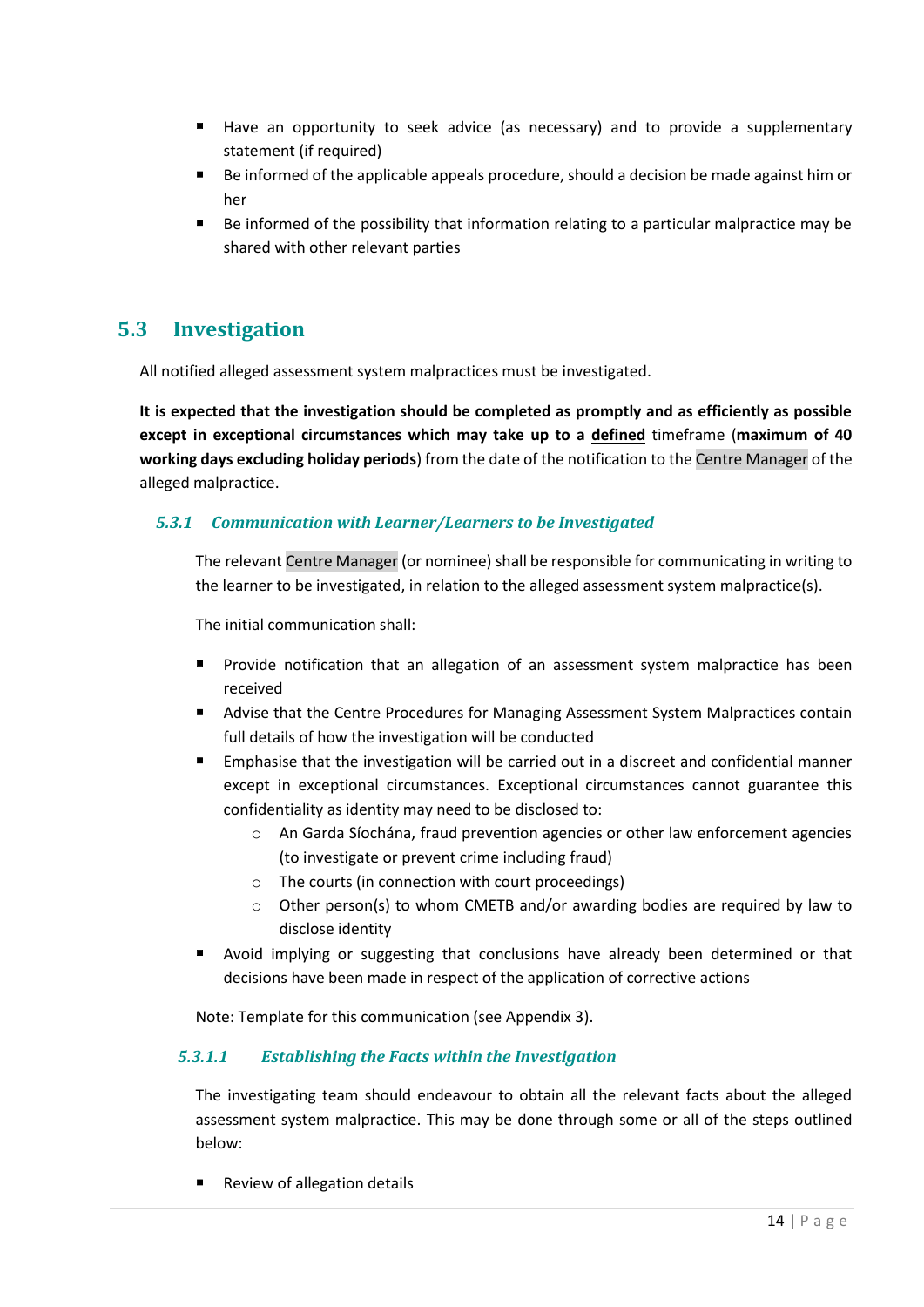- Interview with the learner being investigated
- Interview with personnel and or management connected to the course, project or alleged malpractice
- Interview with learners connected to the course, project or alleged malpractice
- Interview with the other relevant parties
- Written statement(s) from the learner being investigated
- Written statement(s) from learners connected to the course, project or alleged malpractice
- Written statement(s) from personnel connected to the course, project or alleged malpractice
- Written statement(s) from other relevant parties
- Review of related assessment reports
- Review of previous learner record to seek to establish whether there has been any previous malpractice investigations previously for this learner/learners
- Other related records

#### <span id="page-14-0"></span>*5.3.2 Confidentiality*

Confidentiality is a key aspect in the conduct of an investigation into an alleged malpractice, due to the risk of reputational damage to learners involved. In order to ensure confidentiality is maintained before, during and after an investigation, the following conditions should apply:

- Material relating to any allegations, findings or conclusions must not be made known to any parties, either internally or external to the Centre, beyond those key to the investigation
- It is not necessary to inform all learners being interviewed of the details of meetings with other parties unless there is a specific relevant matter to be raised
- The name or other details of the learner making the malpractice allegation should not be divulged to the learner/learners to be investigated without consent
- <span id="page-14-1"></span>■ All material relating to the investigation must be held and stored in a secure manner. Material relating to a given investigation should be stored together on a single file. Each file should have a unique code to identify the investigation. Copies of electronic material should also be held with this file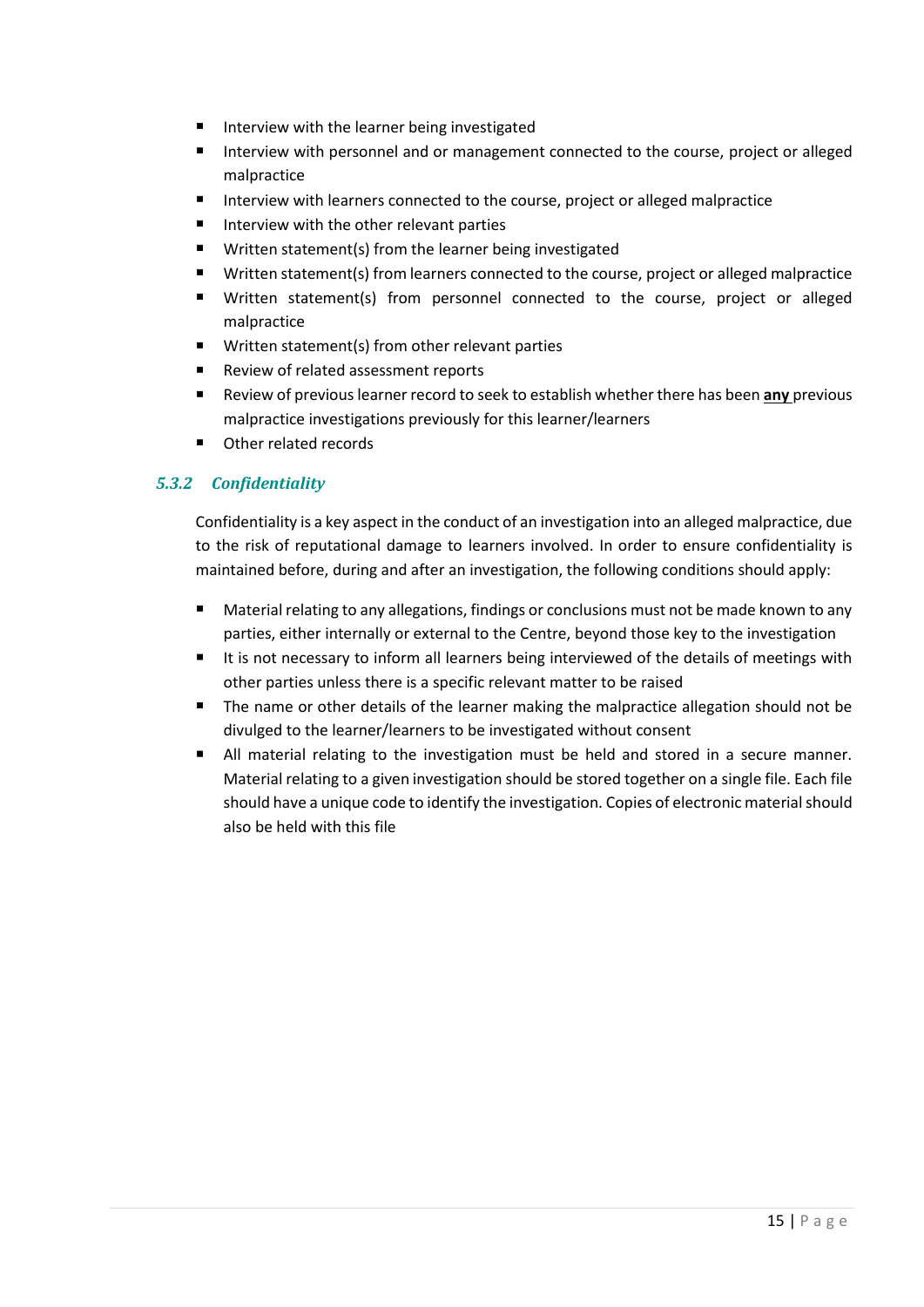### <span id="page-15-0"></span>**5.4 Results of Investigation**

#### *5.4.1 The Investigation Report*

Typically, the Investigation Report (**see Appendix 1: Section 2: Investigation Report**) that results from the investigation of an assessment system malpractice shall contain the following:

- Number of learners affected and/or implicated
- How the alleged malpractice was identified and notified to the relevant Centre Manager/Assessment Co-ordinator
- The nature of the malpractice and the specific assessment procedure(s) or assessment rule(s) or assessment regulation(s) that has/have allegedly been breached, as well as the award details
- Details of the scope of the investigation carried out
- The findings:
	- − details of the procedure, rule and/or regulation that is alleged to have been breached
	- − a statement of the facts as described by all parties
	- − details of any mitigating factors.
- Any recommendations based on the findings
- Conclusion (whether the malpractice allegation is substantiated or unsubstantiated)

While the investigating team are required to make recommendations based on the findings, the team should not adjudicate on the report findings.

The report will be signed and dated by the investigating team. Any written statements, notes of interviews or other relevant documentation reviewed or obtained as part of the investigation must be filed separately and securely as part of the investigation process.

#### <span id="page-15-1"></span>*5.4.1.1 Report Findings Adjudication*

The Investigation Report is submitted to the relevant Centre Manager. The relevant Centre Manager (or nominee) adjudicates on the report findings and notifies the person(s) involved in writing as to whether the allegation has been substantiated or not. Where the allegation is substantiated, the notification will include details of the appeal process in regard to the findings and the sanctions/consequences for this breach of the assessment malpractice. The Centre Manager must complete the Findings Adjudication and Communication of Findings (**see Appendix 1: Section 3: Findings Adjudication and Communication of Findings**).

#### <span id="page-15-2"></span>*5.4.2 Communicating the Results*

The relevant Centre Manager (or nominee) is responsible for ensuring that the notification of the alleged assessment system malpractice investigation finding is communicated to the relevant learners in a timely manner from the date of receipt of the investigator's report.

The finding of an investigation into an alleged assessment system malpractice may be:

■ Unsubstantiated Assessment System Malpractice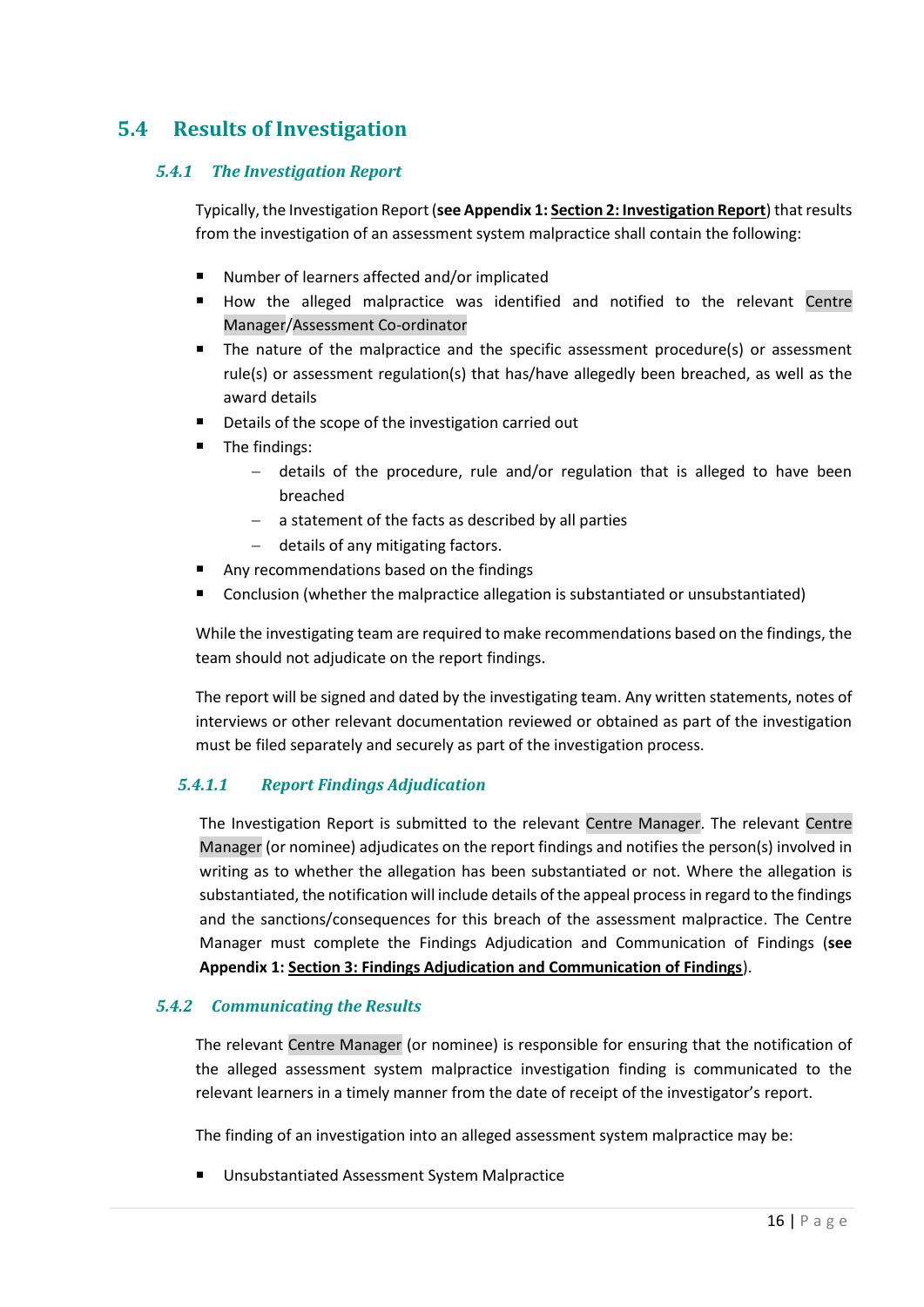■ Substantiated Assessment System Malpractice.

Note: Template for this communication (see Appendix 4).

#### <span id="page-16-0"></span>*5.4.3 Unsubstantiated Assessment System Malpractice*

If the assessment system malpractice is found to be unsubstantiated, the relevant Centre Manager (or nominee) will convey the findings of the investigation, in writing and within the timeline specified, to the learners(s) involved. A record of the investigation is kept on file.

#### <span id="page-16-1"></span>*5.4.4 Substantiated Assessment System Malpractice*

Where the allegation is substantiated, the relevant Centre Manager (or nominee) will convey the findings of the investigation, in writing and within the timeline specified, to the learners(s) involved and should include details of the sanctions/consequences of the assessment system malpractice.

In addition, the notification to the person must also outline the Assessment System Malpractice Appeal process and the timeline in regard to the appealing the findings.

#### <span id="page-16-2"></span>*5.4.5 Communicating the Findings to Other Persons*

In addition, the relevant Centre Manager (or nominee) will convey, as appropriate, the outcome of the assessment system malpractice investigation in writing to the relevant manager.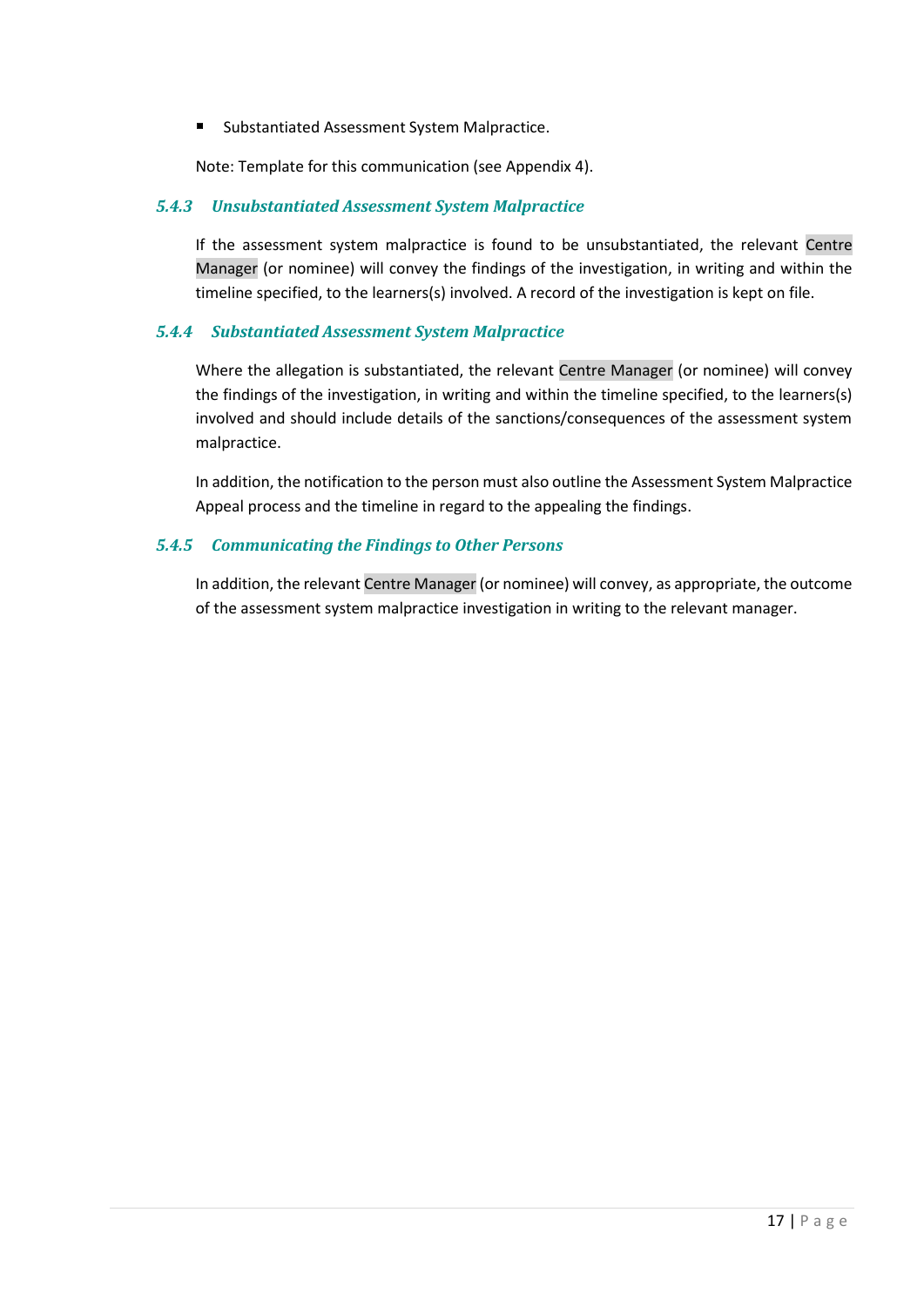### <span id="page-17-0"></span>**6. Sanctions for Assessment System Malpractice**

Depending on the findings of an investigation and the outcome adjudicated, further steps, such as **sanctions** or **disciplinary action**, may be required.

### <span id="page-17-1"></span>**6.1 Sanctions**

| <b>About SANCTIONS</b> |                                                                               |  |  |
|------------------------|-------------------------------------------------------------------------------|--|--|
| <b>Sanctions are</b>   | The severity of the malpractice                                               |  |  |
|                        | History of substantiated assessment malpractice by learner in the centre (if, |  |  |
| dependent on:          | for example, findings from a previous investigation have evidence of          |  |  |
|                        | substantiated assessment malpractice against the learner in the Centre)       |  |  |
|                        | Nature of assessment activity                                                 |  |  |

| Examples of sanctions which may be taken (this list is not exhaustive):                                                     |                                                                                                                                                                                                                                                                                                                                                                                                                                                                                                                                                                               |  |  |
|-----------------------------------------------------------------------------------------------------------------------------|-------------------------------------------------------------------------------------------------------------------------------------------------------------------------------------------------------------------------------------------------------------------------------------------------------------------------------------------------------------------------------------------------------------------------------------------------------------------------------------------------------------------------------------------------------------------------------|--|--|
|                                                                                                                             | When might this happen?                                                                                                                                                                                                                                                                                                                                                                                                                                                                                                                                                       |  |  |
|                                                                                                                             | Unacceptable Behaviour - see Section 2.2.2                                                                                                                                                                                                                                                                                                                                                                                                                                                                                                                                    |  |  |
|                                                                                                                             | <b>What happens?</b><br>The tutor may not impose any reduction of marks or in some cases may make a<br>reduction in marks or give zero marks to the assessment, as appropriate<br>MINOR CASES OF PLAGIARISM (this list is not exhaustive)                                                                                                                                                                                                                                                                                                                                     |  |  |
| Written<br>1.<br>warning and<br>assignment is<br>marked,<br>depending on<br>whether it is a<br>"minor" or a<br>"major" case | Minor cases are those in which the suspected plagiarism is a first offence and<br>represents poor academic practice. Such cases include:<br>Apparently innocent misuse of materials<br>Inadequate citation such as poor referencing, inappropriate<br>$\bullet$<br>paraphrasing<br>Over-reliance on sources without sufficient input of the candidates<br>own work<br>Those in which the suspected plagiarism represents only a small<br>$\bullet$<br>proportion of the work and/or element in a piece of work which makes<br>a small contribution to the mark for the module |  |  |
|                                                                                                                             | <b>What happens?</b><br>The tutor may not impose any reduction of marks or in some cases may make a<br>reduction in marks as appropriate.<br>MAJOR CASES OF PLAGIARISM<br>Major cases are those which may include, for example:<br>Copying multiple paragraphs in full without acknowledgement of the<br>source                                                                                                                                                                                                                                                               |  |  |
|                                                                                                                             | Taking essays from the internet without revealing the source                                                                                                                                                                                                                                                                                                                                                                                                                                                                                                                  |  |  |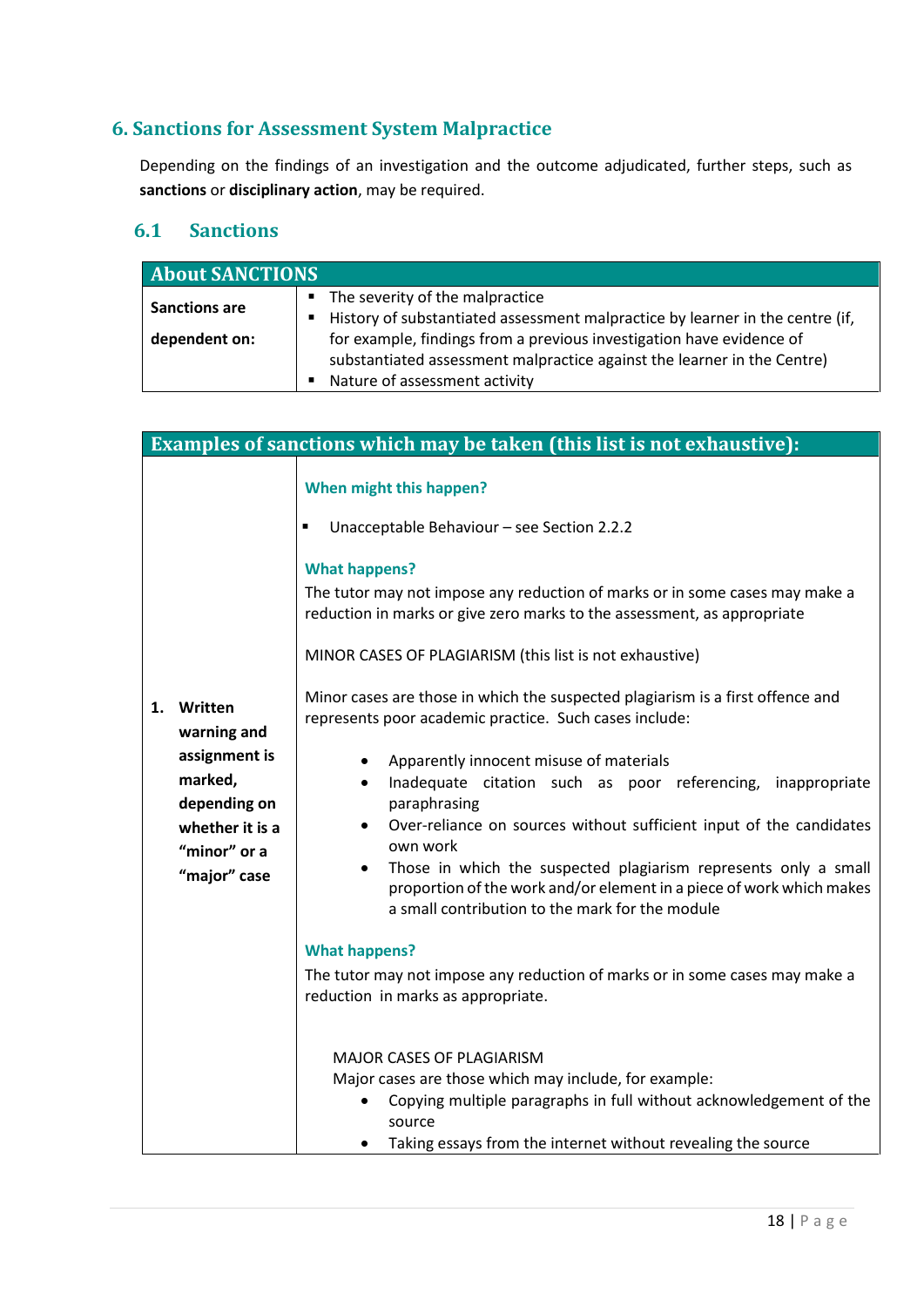|                                                                    |                | Copying all or much of the work of a fellow student with, or without,<br>$\bullet$<br>his/her knowledge or consent<br>A second offence where the student has been in receipt of an earlier<br>$\bullet$                                                                                                                                                                                                                                        |
|--------------------------------------------------------------------|----------------|------------------------------------------------------------------------------------------------------------------------------------------------------------------------------------------------------------------------------------------------------------------------------------------------------------------------------------------------------------------------------------------------------------------------------------------------|
|                                                                    |                | warning.<br><b>What happens?</b><br>In such major cases, where the tutor is satisfied that an act of plagiarism has<br>occurred, they will impose an immediate penalty, which will normally be the<br>award of zero marks to the plagiarised piece within the assessment.                                                                                                                                                                      |
| <b>Evidence for</b><br>2.<br>the entire<br>module<br>and submitted | marked as zero | When might this happen?<br>It is envisaged that this will occur in the following instances (this list is not<br>exhaustive):<br>Unacceptable behaviour (see 2.2.2)<br>п<br>Large element of assessment evidence is not the original work of the learner<br>٠<br>(copied from another learner, poor academic honesty in assessment<br>evidence, etc.)<br><b>What happens?</b><br>Evidence from the learner is marked as zero and submitted<br>٠ |

| З. | <b>Results will not</b><br>be submitted,<br>or will be<br>cancelled | When might this happen?<br>It is envisaged that this will occur in the following instances (this list is not<br>exhaustive):<br>Unacceptable behaviour (see 2.2.2)                                                                       |
|----|---------------------------------------------------------------------|------------------------------------------------------------------------------------------------------------------------------------------------------------------------------------------------------------------------------------------|
|    | (exceptional<br>case)                                               | <b>What happens?</b><br>CMETB may withhold or cancel results and/or certificates if there is evidence<br>to prove, or on the balance of probabilities it is found, that the<br>results/certificate(s) issued to the learner are invalid. |

### <span id="page-18-0"></span>**6.2 Disciplinary Action**

| <b>About DISCIPLINARY ACTION</b>                                                          |                                                                                                                                                                                                                                                                                                                   |  |  |
|-------------------------------------------------------------------------------------------|-------------------------------------------------------------------------------------------------------------------------------------------------------------------------------------------------------------------------------------------------------------------------------------------------------------------|--|--|
| <b>Disciplinary Action is</b><br>dependent on:                                            | The severity of the malpractice<br>٠<br>History of substantiated assessment malpractice by learner in the<br>centre (if, for example, findings from a previous investigation have<br>evidence of substantiated assessment malpractice against the learner<br>in the Centre)<br>Nature of assessment activity<br>п |  |  |
| <b>Disciplinary Action</b>                                                                |                                                                                                                                                                                                                                                                                                                   |  |  |
| Disciplinary Action will be in line with the relevant Centre and CMETB policy guidelines. |                                                                                                                                                                                                                                                                                                                   |  |  |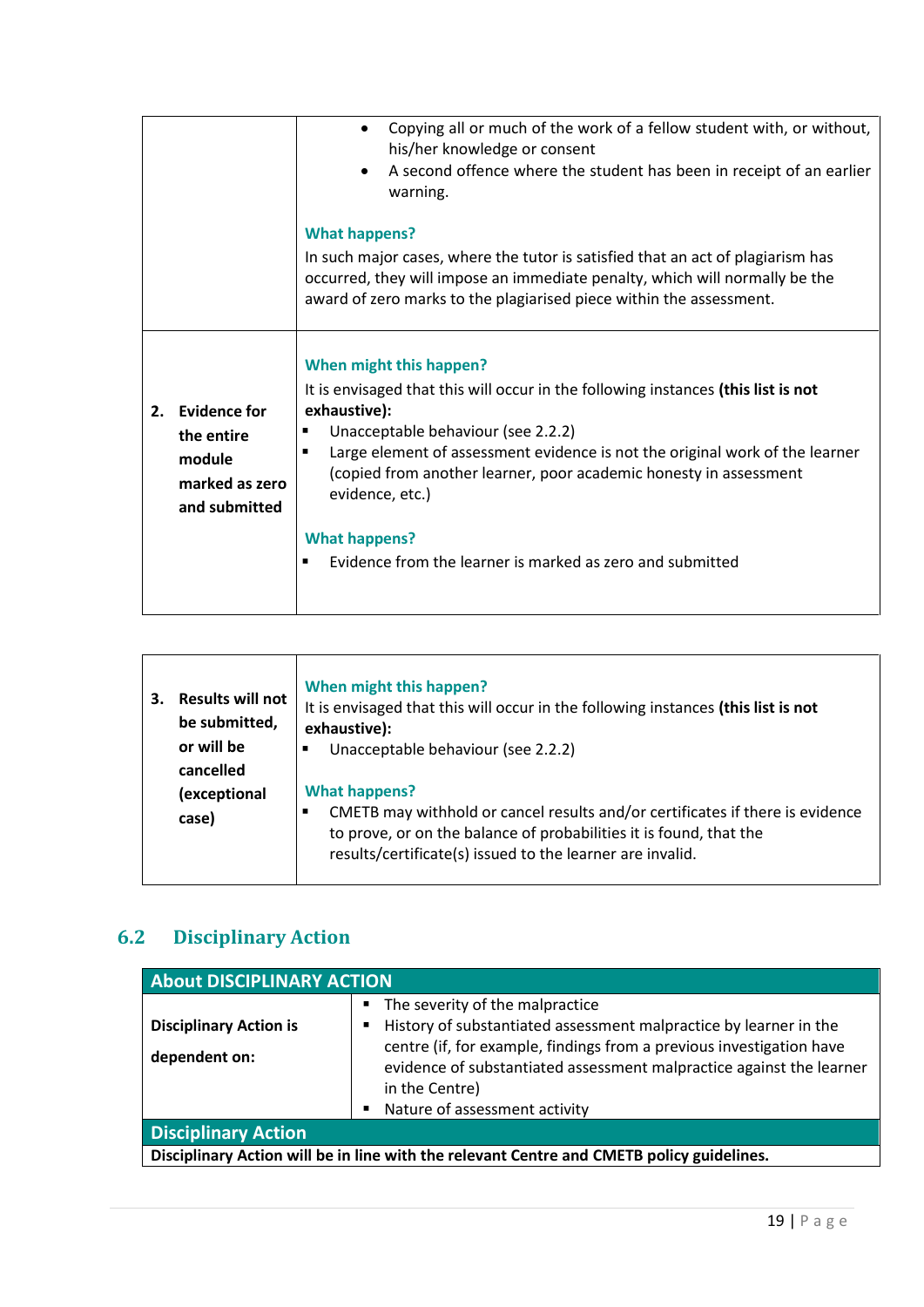### <span id="page-19-0"></span>**6.3 Communication of Sanctions to the Learner**

If no appeal has been lodged, the relevant Centre Manager (or nominee) can proceed to notify the learner, in writing, of any sanctions being imposed.

The notification will include details of the Assessment System Malpractice Sanction Appeal process, including the timeline for an appeal of a sanction.

### <span id="page-19-1"></span>**6.4 Implementation of Sanctions to Learners**

If no appeal has been lodged, the relevant Centre Manager (or nominee) can proceed to implement the sanctions.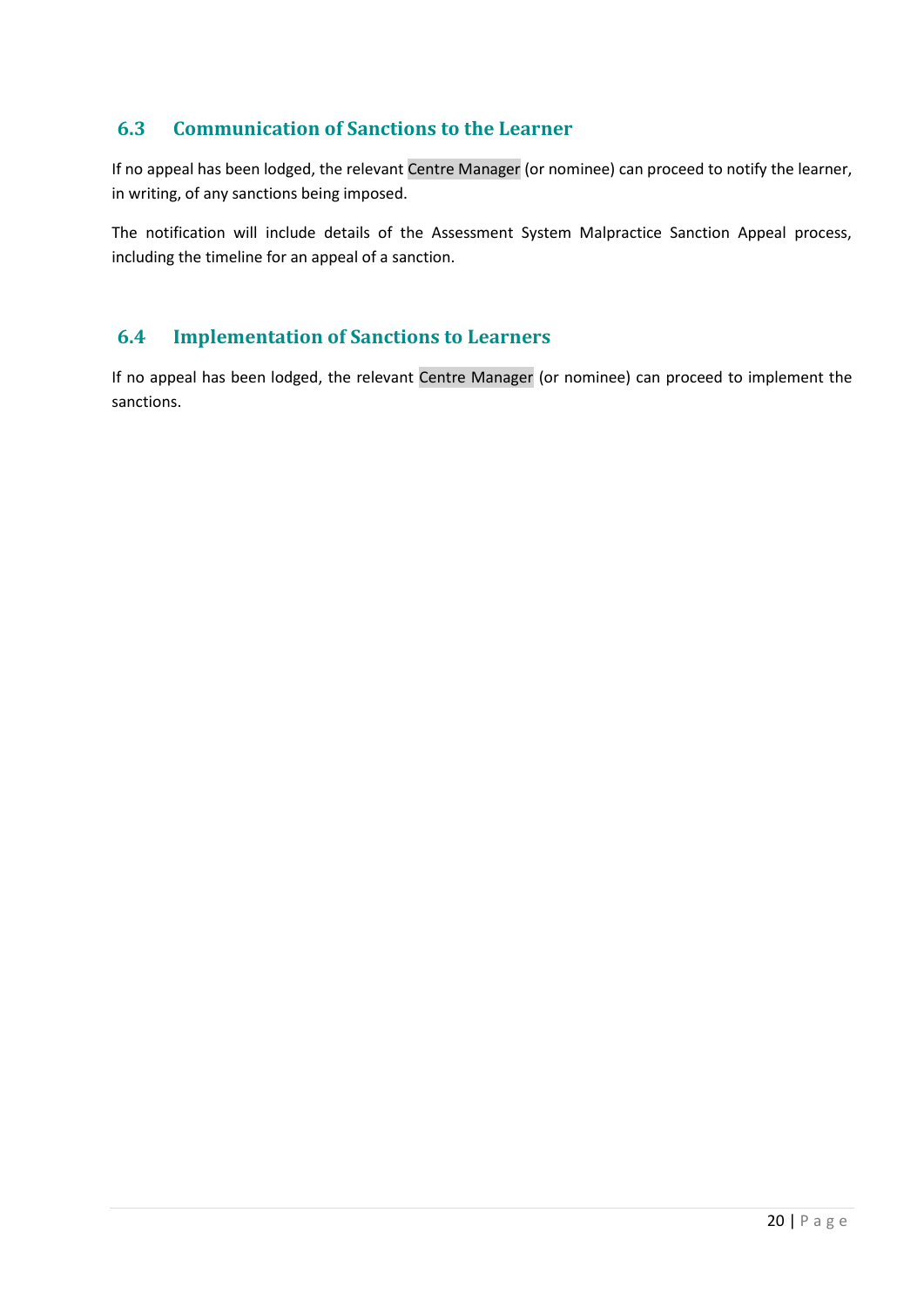### <span id="page-20-0"></span>**7. Appeals of Assessment System Malpractice Finding**

The learner has the right to appeal the decision in relation to assessment malpractice. Appeals must be made within a **defined** timeframe of ten (10) working days excluding holiday periods of the decision. In exceptional circumstances the Programme Co-ordinator may extend this. All appeals must be made in writing using the Appeals Assessment System Malpractice Application Form (see Appendix 5). The Appeals process is processed in line with CMETB appeals policy.

The grounds on which the appeal process can be activated are as follows:

- The alleged malpractice was not dealt with in accordance with fair procedures
- The regulations did not adequately cover the circumstances relating to the malpractice
- New information has become available that was not available to the investigation
- Decision was wrong and not supported by evidence

Decisions on appeals are final.

#### **References**

QQI (2013) Quality Assuring Assessment Guidelines for Providers. Available at:

[https://www.qqi.ie/Downloads/Quality%20Assuring%20Assessment%20-](https://www.qqi.ie/Downloads/Quality%20Assuring%20Assessment%20-%20Guidelines%20for%20Providers%2c%20Revised%202013.pdf) [%20Guidelines%20for%20Providers%2c%20Revised%202013.pdf](https://www.qqi.ie/Downloads/Quality%20Assuring%20Assessment%20-%20Guidelines%20for%20Providers%2c%20Revised%202013.pdf)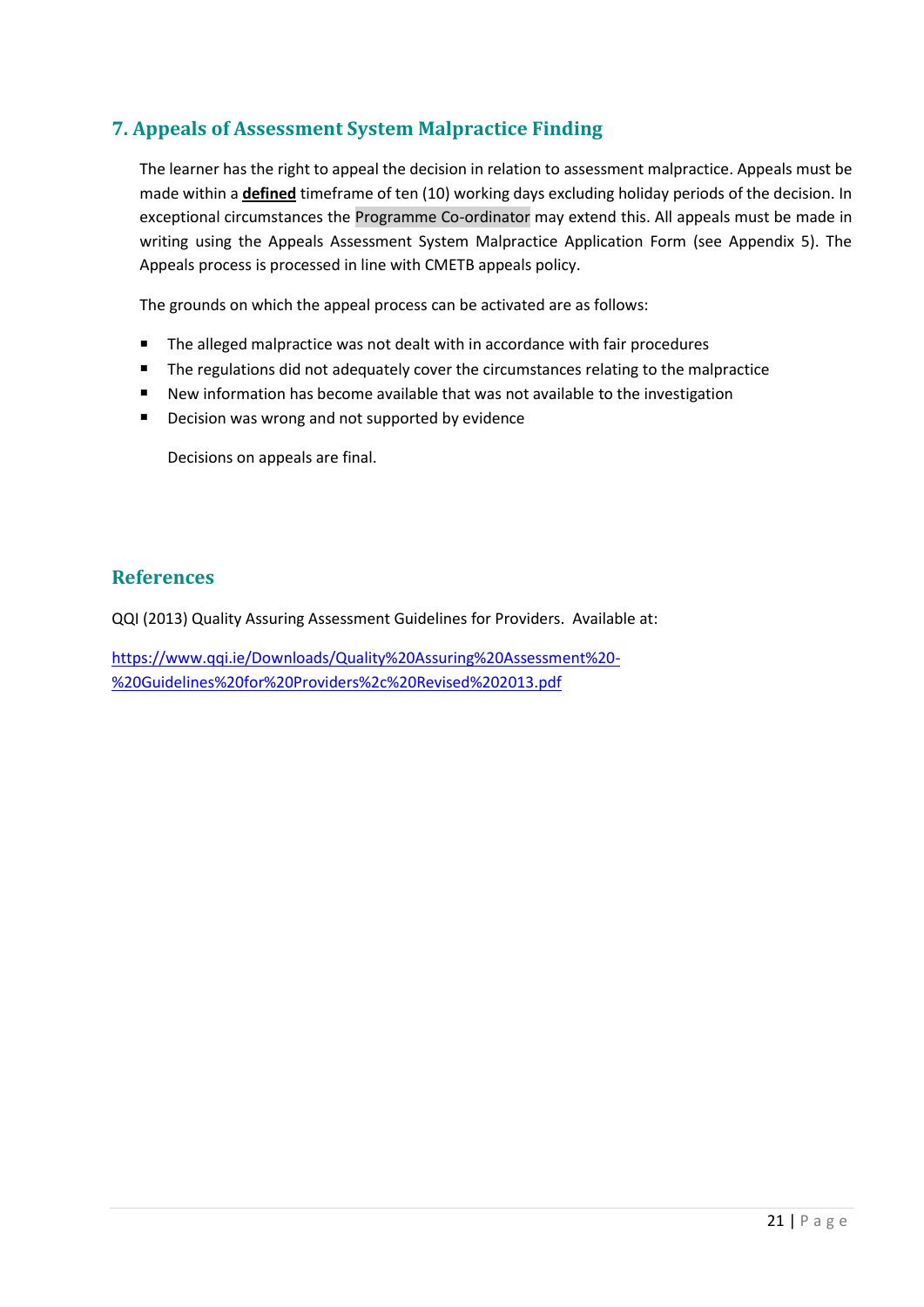### <span id="page-21-0"></span>**APPENDIX 1: Alleged Assessment Malpractice Report Template**

## **Alleged Assessment System Malpractice Report Template**

### **STRICTLY PRIVATE AND CONFIDENTIAL**

**SECTION 1: GENERAL Case Ref:\_\_\_\_\_\_\_\_\_\_\_\_\_**

| <b>Provider Details</b>                                                                   |                                          |                              |  |  |
|-------------------------------------------------------------------------------------------|------------------------------------------|------------------------------|--|--|
| <b>Centre Name:</b>                                                                       |                                          |                              |  |  |
| Address:                                                                                  |                                          |                              |  |  |
| Course Reference Number/Contract                                                          |                                          |                              |  |  |
| Number/Course Code (as applicable):                                                       |                                          |                              |  |  |
| <b>Contact Name:</b>                                                                      |                                          | Position:                    |  |  |
| <b>Email Address:</b>                                                                     |                                          | <b>Contact No:</b>           |  |  |
| <b>Assessment Details</b>                                                                 |                                          |                              |  |  |
| Award Details (Type/Level/Title):                                                         | e.g. Level 5 Minor Computer Applications |                              |  |  |
| <b>Title of Assessment:</b>                                                               |                                          |                              |  |  |
| <b>Assessment Location:</b>                                                               |                                          |                              |  |  |
| <b>Description of Alleged Malpractice</b>                                                 |                                          |                              |  |  |
| Date of Alleged Malpractice:                                                              |                                          | Time of Alleged Malpractice: |  |  |
| <b>Description of Alleged Malpractice</b>                                                 |                                          |                              |  |  |
| (Specify the assessment procedure/rule                                                    |                                          |                              |  |  |
| that has allegedly been breached. Include                                                 |                                          |                              |  |  |
| details of mitigating factors, if any):                                                   |                                          |                              |  |  |
| Number of Learners Impacted (if any)                                                      |                                          |                              |  |  |
| Nature of Impact on Learners                                                              |                                          |                              |  |  |
| Certification Status at time of Allegation Notification (tick as appropriate)             |                                          |                              |  |  |
| Certificates not requested and will not be progressed until process is concluded          |                                          |                              |  |  |
| Certificates have been issued and are to be retrieved and held pending outcome of process |                                          |                              |  |  |
| Certificates have not been issued and will be held until the process is concluded         |                                          |                              |  |  |
| Certification will not be impacted                                                        |                                          |                              |  |  |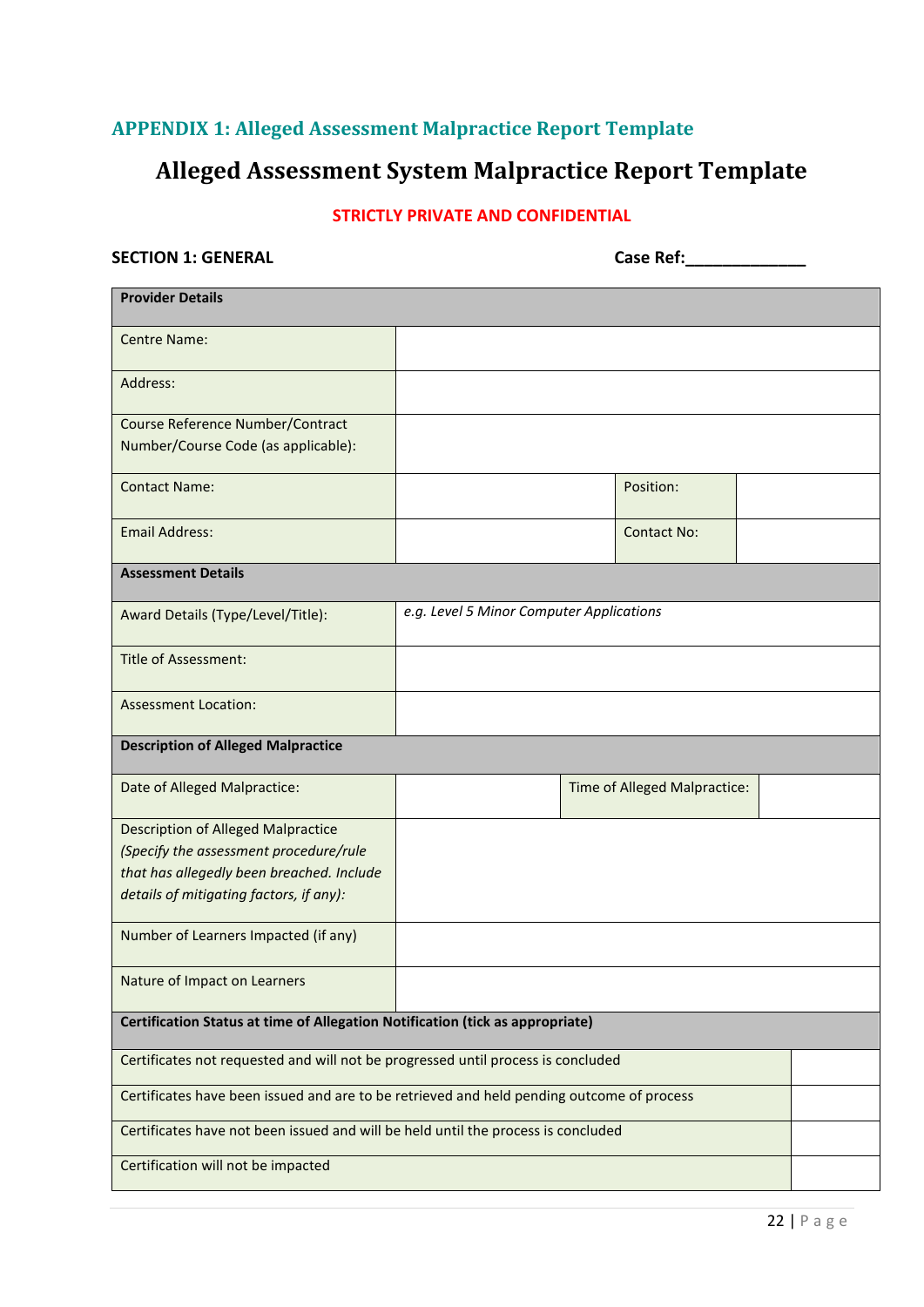| <b>Notification of Malpractice Allegation</b>  |  |     |                        |  |
|------------------------------------------------|--|-----|------------------------|--|
| Name of relevant Centre Manager:               |  |     |                        |  |
| Notified by (name):                            |  |     |                        |  |
| Date of Notification:                          |  |     |                        |  |
| Learner to be investigated notified in writing |  | Yes | Date:                  |  |
| Name(s) of Investigator(s):                    |  |     | <b>Contact Number:</b> |  |
|                                                |  |     | <b>Email Address:</b>  |  |
| Comment:                                       |  |     |                        |  |
|                                                |  |     |                        |  |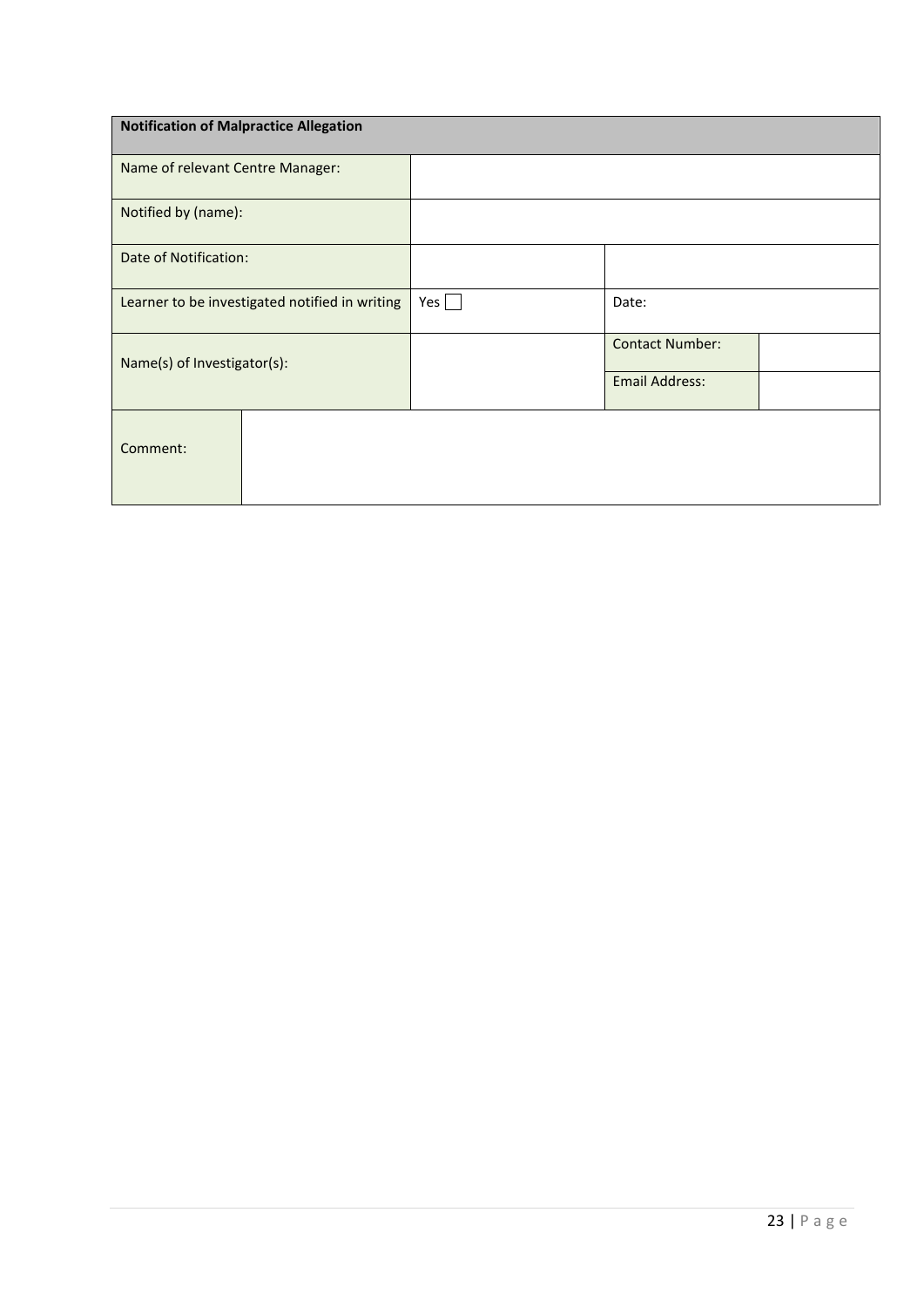### **SECTION 2: INVESTIGATION REPORT**

If this section is not applicable, please tick  $\Box$ 

**Case Ref:\_\_\_\_\_\_\_\_\_\_\_\_\_**

| Investigation                                                        |            |       |
|----------------------------------------------------------------------|------------|-------|
| Name(s)/ Learner No's of                                             |            |       |
| person(s) spoken to/met:                                             |            |       |
| Documents reviewed:                                                  |            |       |
| Evidence reviewed:                                                   |            |       |
| <b>Investigation Findings</b>                                        |            |       |
| <b>Investigation Findings:</b>                                       |            |       |
| <b>Supporting Documents/</b>                                         |            |       |
| Evidence/Testimony:                                                  |            |       |
| Allegation substantiated:                                            | Yes $\Box$ | No    |
| <b>Investigation Report submitted</b><br>to relevant Centre Manager: | Date:      |       |
| Signed (Investigator):                                               |            | Date: |
| <b>Print Name:</b>                                                   |            |       |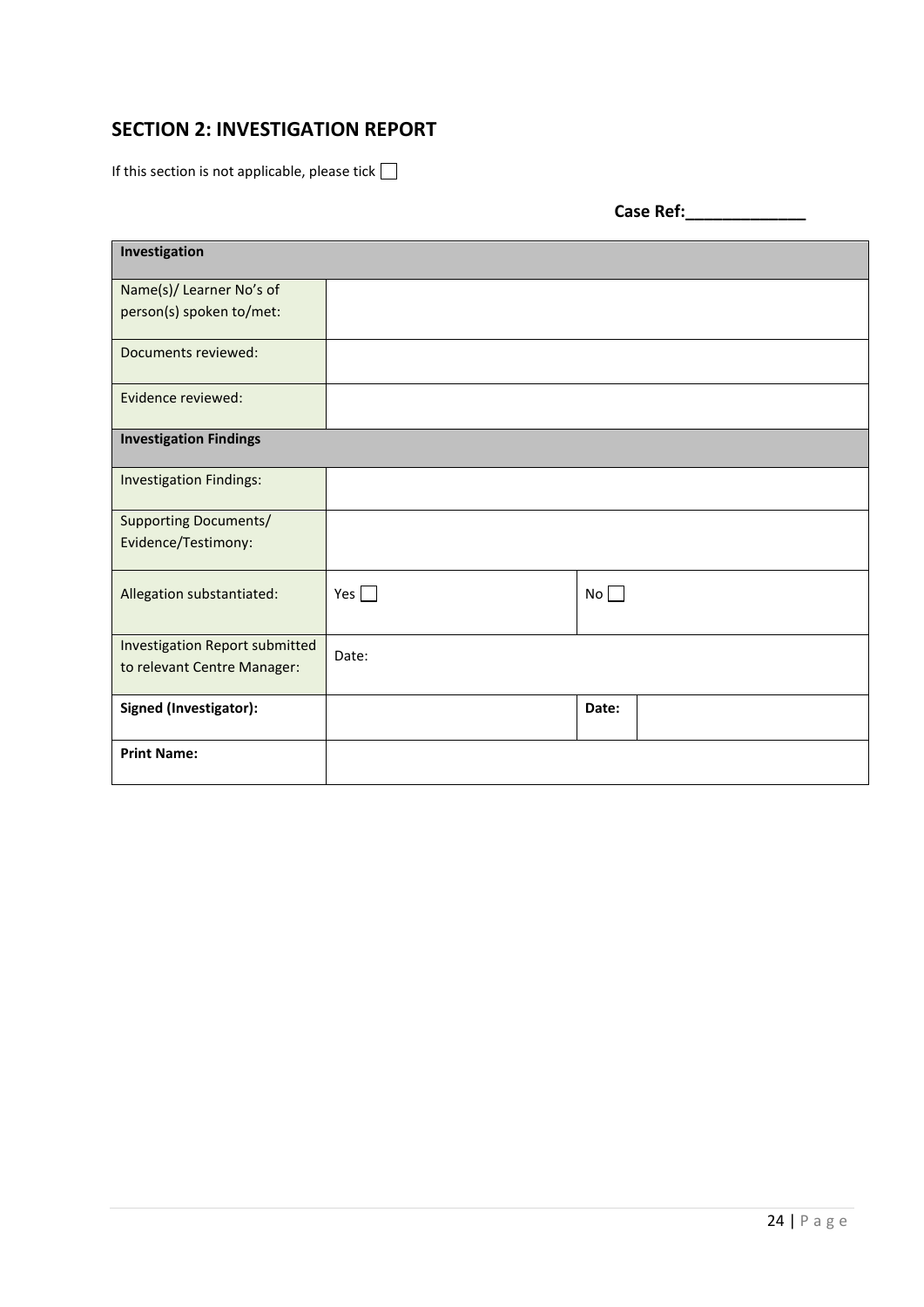### **SECTION 3: FINDINGS ADJUDICATION AND COMMUNICATION OF FINDINGS**

If this section is not applicable, please tick  $\Box$ 

| <b>Case Ref:</b> |  |  |  |  |  |
|------------------|--|--|--|--|--|
|                  |  |  |  |  |  |

| <b>Findings Adjudication by Centre Manager</b> |                 |                   |
|------------------------------------------------|-----------------|-------------------|
| <b>Malpractice Allegation Findings</b>         | Substantiated D | Not Substantiated |
| Comment:                                       |                 |                   |
| <b>Signed (Centre Manager):</b>                |                 | Date:             |

| <b>Communication of Adjudicated Findings</b> |                                   |                |      |             |
|----------------------------------------------|-----------------------------------|----------------|------|-------------|
|                                              | Communicated to:<br>(as relevant) | Please<br>tick | Date | Informed by |
| Adjudicated<br>Findings                      | <b>Investigated Learner</b>       |                |      |             |
|                                              | Relevant Manager                  |                |      |             |
|                                              | Other                             |                |      |             |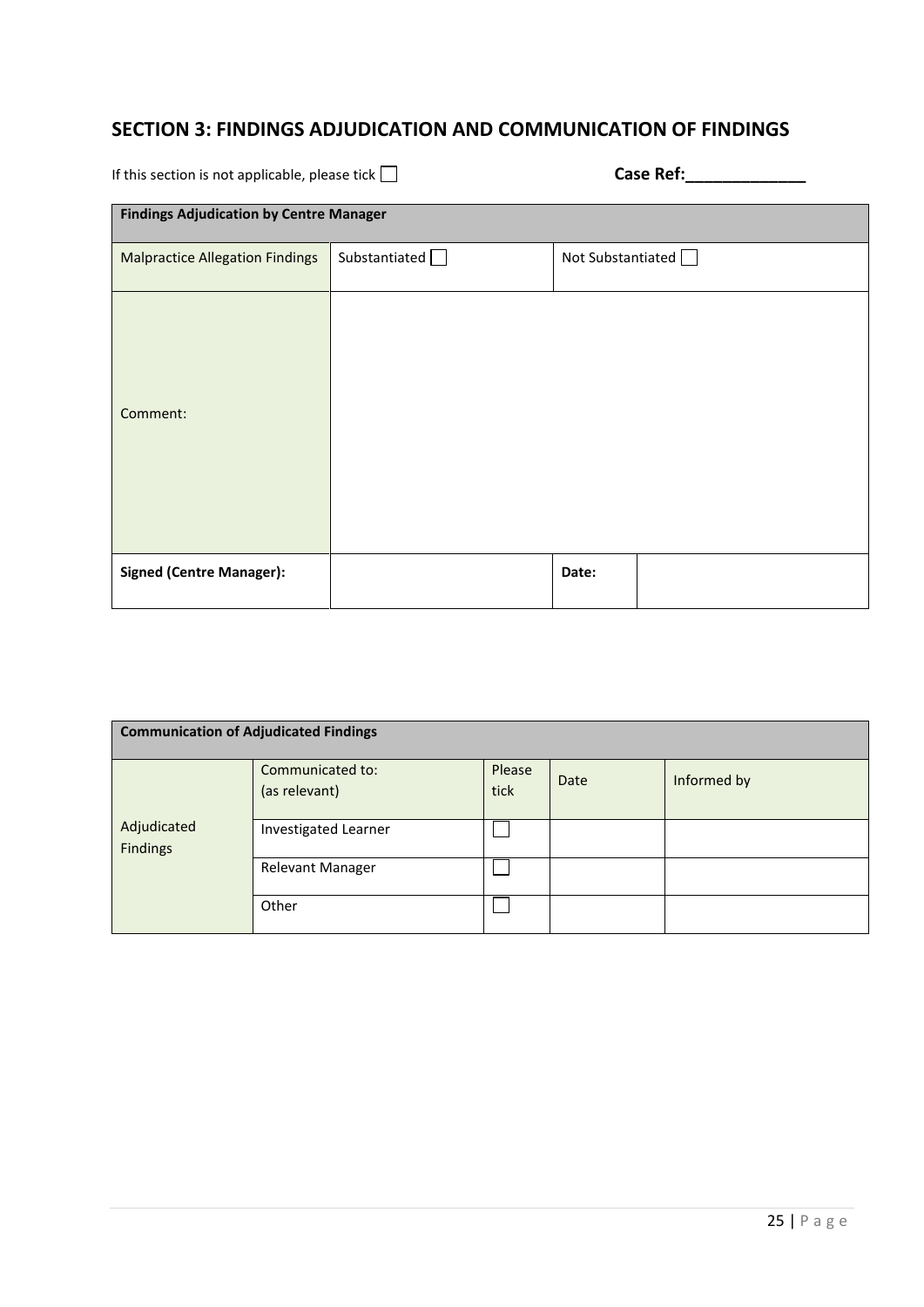### **SECTION 4: SANCTIONS FOR ASSESSMENT SYSTEM MALPRACTICE (LEARNER ONLY)**

If this section is not applicable, please tick  $\Box$ 

| <b>Sanction</b>                                              |  |       |
|--------------------------------------------------------------|--|-------|
| The sanction(s) recommended:                                 |  |       |
| <b>Approved: Signed (Relevant</b><br><b>Centre Manager):</b> |  | Date: |

| <b>Communication of the Sanction</b> |                                   |                |       |              |
|--------------------------------------|-----------------------------------|----------------|-------|--------------|
| Sanction being                       | Communicated to:<br>(as relevant) | Please<br>tick | Date: | Informed by: |
| imposed:                             | Relevant Learner(s)               |                |       |              |
|                                      | <b>Relevant Manager</b>           |                |       |              |
| Other party<br>informed (specify):   |                                   |                |       |              |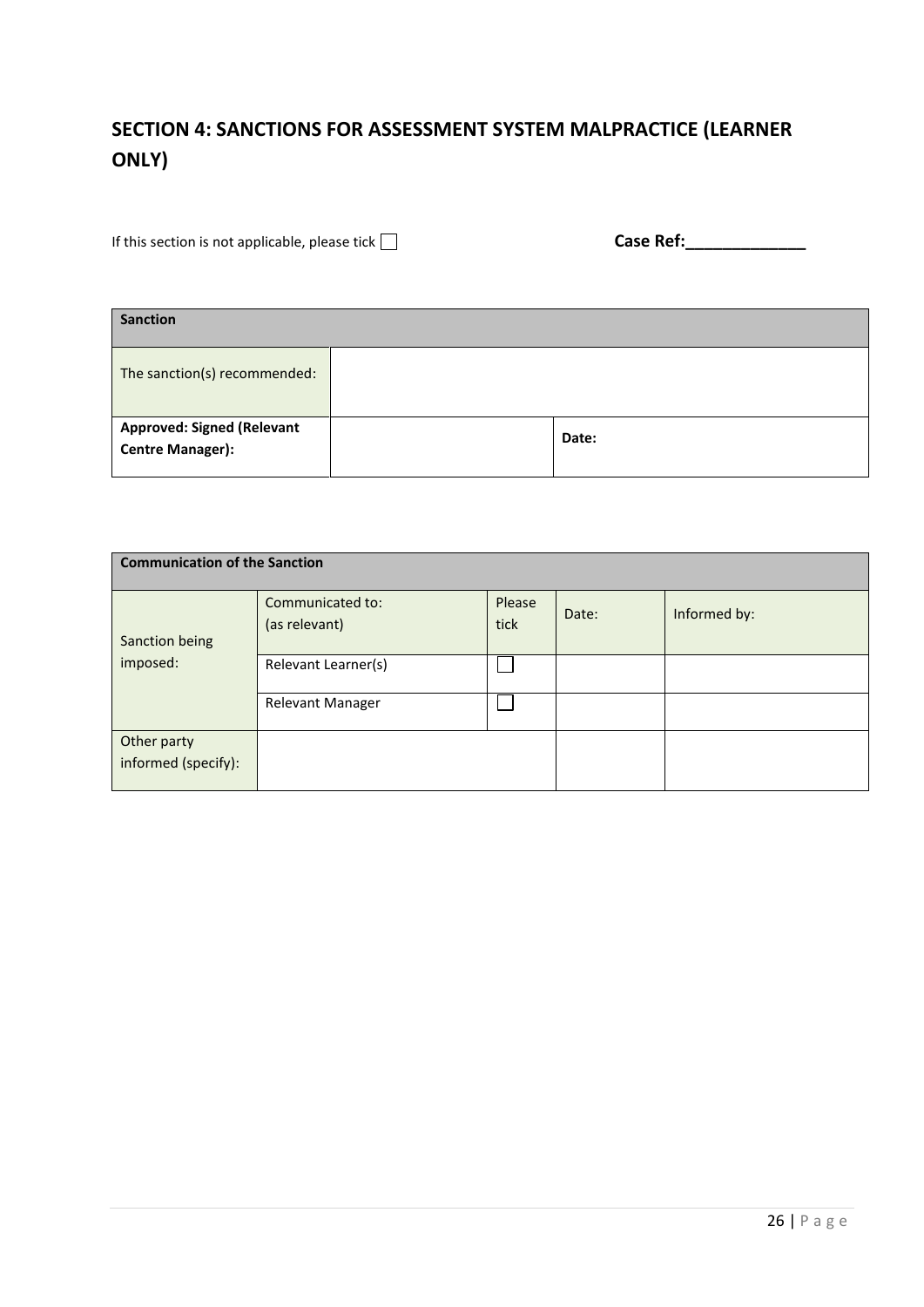### <span id="page-26-0"></span>**APPENDIX 2: Declaration regarding Conflict of Interest**

## **Declaration regarding Conflict of Interest**

#### **for Persons involved in the Investigation of an Alleged Malpractice with the CMETB Centre Assessment System**

*Conflict of interest means any issue that might unfairly influence, or appear to influence, the outcome of an investigation. A conflict of interest for a person investigating an alleged malpractice with CMETB Centre assessment system shall be deemed to exist if the personnel:*

- *Were engaged in any aspect of the assessment process (including quality assurance functions)*
- *Have a personal relationship or family relationship with the party being investigated*
- *Are perceived to have a professional relationship with the party being investigated that may unfairly influence the investigation process*

*Where a conflict of interest exists, there can be no involvement in the investigation of the alleged malpractice, or the decision-making surrounding the outcome of the alleged malpractice.*

**This is to certify that, as far as I am aware, no conflict of interest exists in relation to my participation in the investigation of the above-mentioned Alleged Assessment System Malpractice.** 

| <b>Name (Block Capitals):</b> |  |
|-------------------------------|--|
| Signature:                    |  |
| <b>Position:</b>              |  |
| Date:                         |  |

**Case Ref:\_\_\_\_\_\_\_\_\_\_\_\_\_**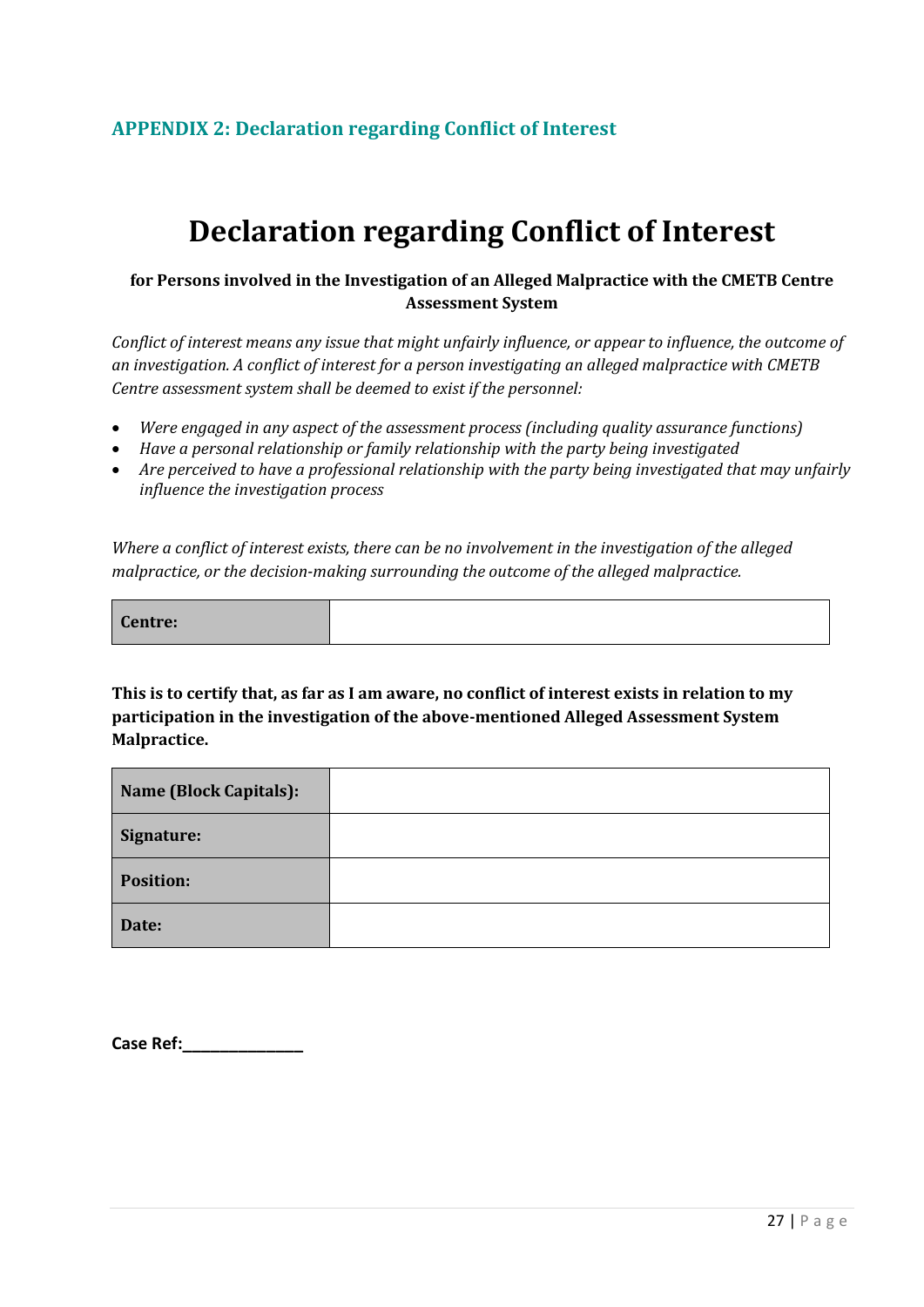### <span id="page-27-0"></span>**APPENDIX 3: Notification of Investigation Letter Template**

NAME COMPANY NAME (if applicable) ADDRESS 1 ADDRESS 2 ADDRESS 3

Reference Number:

Date: <dd/mm/yy>

Subject: Alleged Assessment System Malpractice

Dear Mr/Ms < Name>,

I wish to inform you that it has come to our attention that an assessment system malpractice may have occurred relating to: (*delete as appropriate*)

<Assessment Title> held at <Location> on <date>.

<Assessment Event> held at <Location> on <date>.

<other - specify what the alleged malpractice relates to, when and where it is alleged to have occurred if known>

The < Centre Name> intends to conduct an investigation into the alleged malpractice in accordance with CMETB *Assessment Malpractice Procedures* (copy attached). You will be contacted by the Investigator appointed to investigate the alleged assessment malpractice in due course.

I wish to assure you that the investigation will be carried out in a discreet and confidential manner, and will have due regard to the principles of natural justice for all parties concerned.

If you require any further information please do not hesitate to contact me. Please quote the reference number above in all your correspondence with the < Centre Name> in this regard.

Yours sincerely

\_\_\_\_\_\_\_\_\_\_\_\_\_\_\_\_\_\_\_\_

<Name> Manager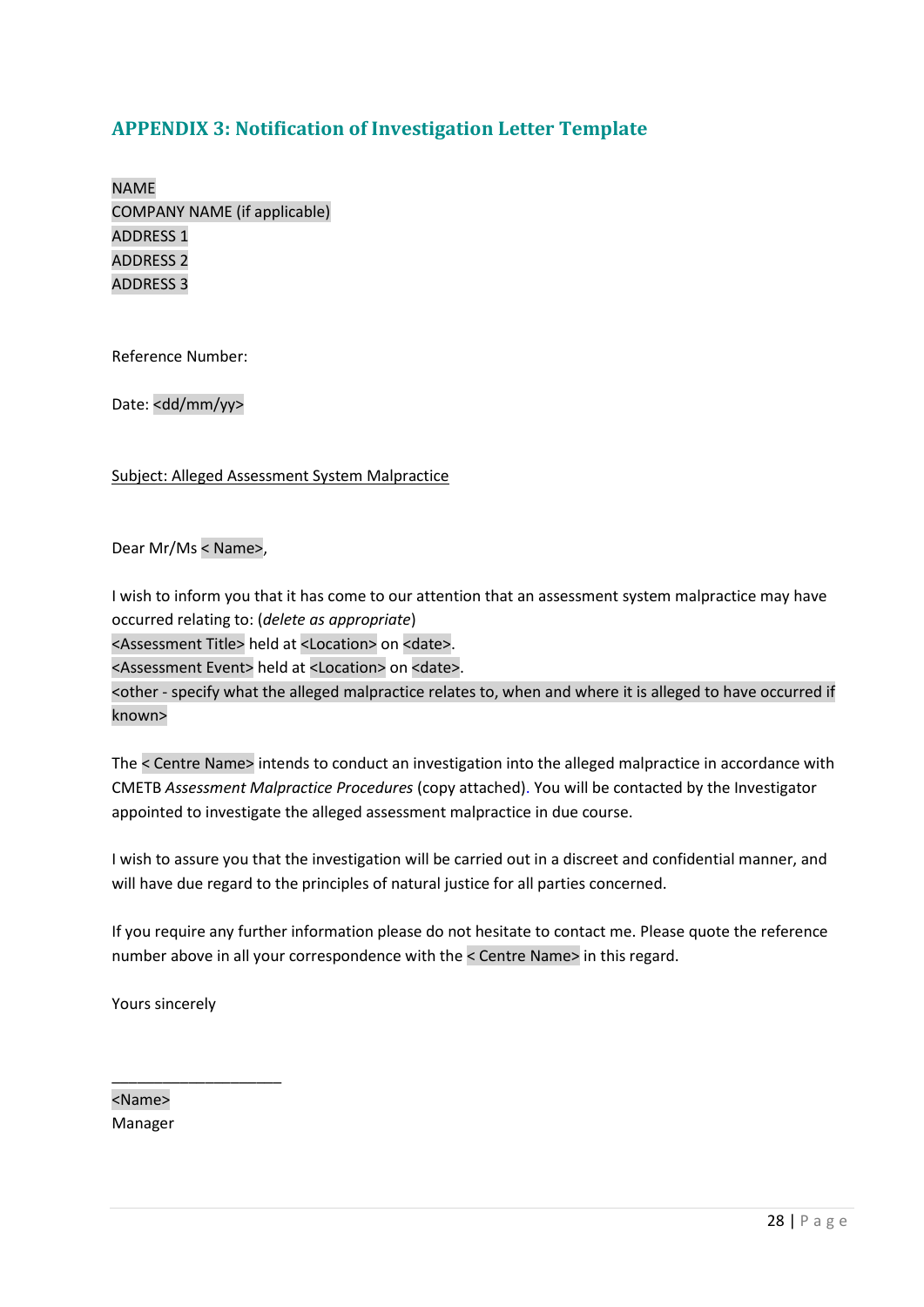### <span id="page-28-0"></span>**APPENDIX 4: Notification of Assessment System Malpractice Finding Letter Template**

NAME ADDRESS 1 ADDRESS 2 ADDRESS 3

**Reference Number**:

Date: <dd/mm/yy>

Subject: Finding of the Alleged Malpractice Investigation

Dear Mr/Ms < Name>,

I am writing to tell you about the finding of our investigation into the malpractice allegation. We have <**upheld / not upheld >** (*delete as appropriate*) the allegation.

(In the case of an allegation that has been upheld*)*

<If you want to appeal this finding, you must complete the attached application form and return it to me **within ten (10) working days** excluding holiday periods from the date of this letter.

If you require any further information, please do not hesitate to contact me. Please **keep this letter** as you will need the above reference number to complete the appeal form (if you are taking one) and when you contact us on this matter.

Yours sincerely

\_\_\_\_\_\_\_\_\_\_\_\_\_\_\_\_\_\_\_\_

<Name>

Manager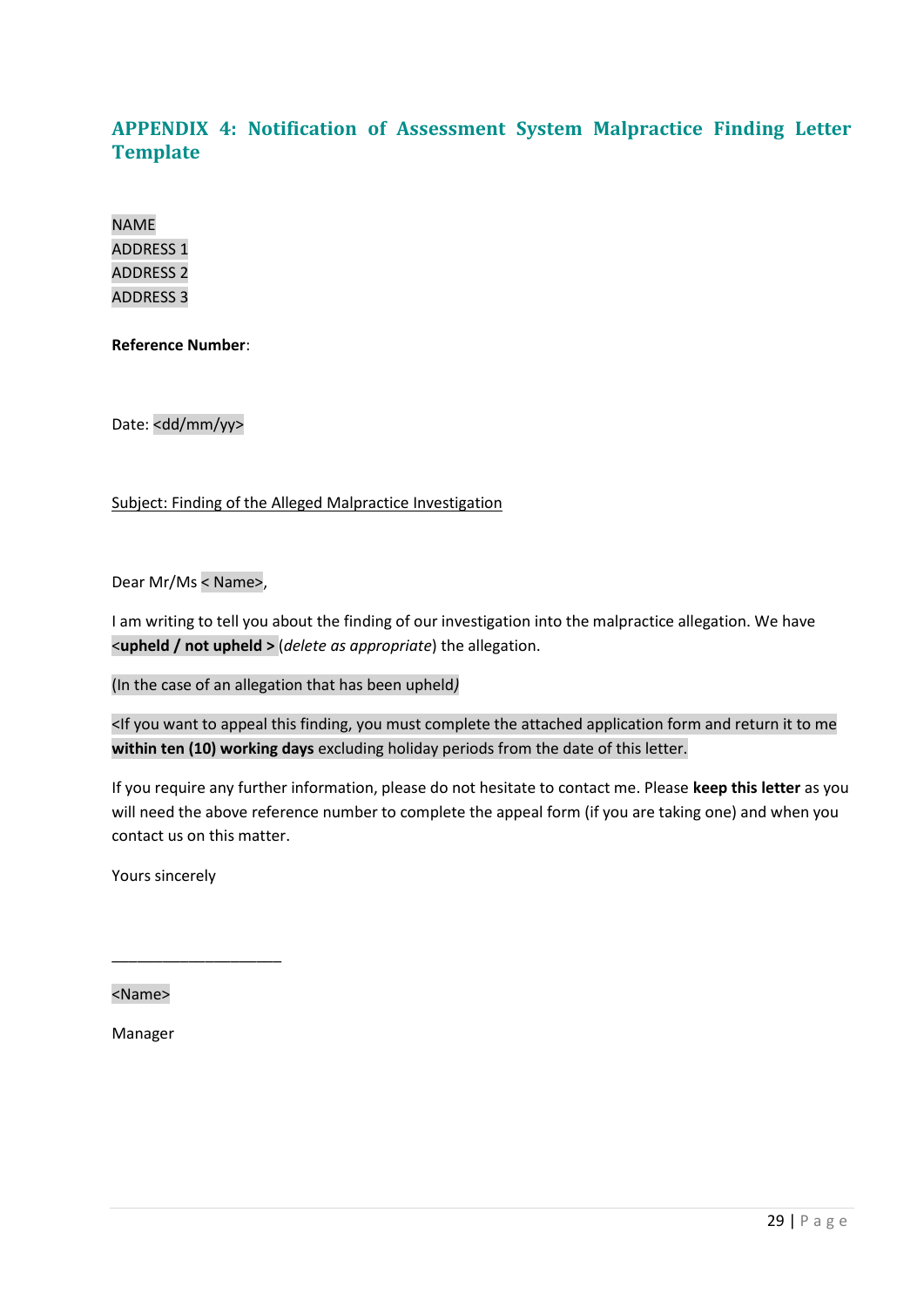### <span id="page-29-0"></span>**APPENDIX 5: Appeals of Assessment System Malpractice Application Form**

### **Instructions**

Please complete **all** parts of this form in BLOCK letters. Send it to the relevant Centre Manager who wrote to tell you about the assessment system malpractice finding. Please do this within a **defined** timeframe **Ten (10) working days excluding holiday periods** from the date of their letter.

| <b>Nature of Appeal:</b>                              | Appeal on Findings     Appeal on Sanctions     (please tick one box) |  |  |  |  |
|-------------------------------------------------------|----------------------------------------------------------------------|--|--|--|--|
| Name:                                                 |                                                                      |  |  |  |  |
| <b>Address:</b>                                       |                                                                      |  |  |  |  |
|                                                       |                                                                      |  |  |  |  |
| Reference Number (you will find this on your letter): |                                                                      |  |  |  |  |
| <b>Contact number:</b>                                |                                                                      |  |  |  |  |
| <b>Email address:</b>                                 |                                                                      |  |  |  |  |

| Reason for your appeal (please tick one box only)                             |       |  |
|-------------------------------------------------------------------------------|-------|--|
| Malpractice was not dealt with in line with the Centre procedures             |       |  |
| Regulations did not adequately cover the circumstances around the malpractice |       |  |
| New information is now available that was not available to the investigation  |       |  |
| Please explain your reason for this appeal application:                       |       |  |
|                                                                               |       |  |
|                                                                               |       |  |
| <b>Print Name:</b>                                                            |       |  |
| Signature:                                                                    | Date: |  |